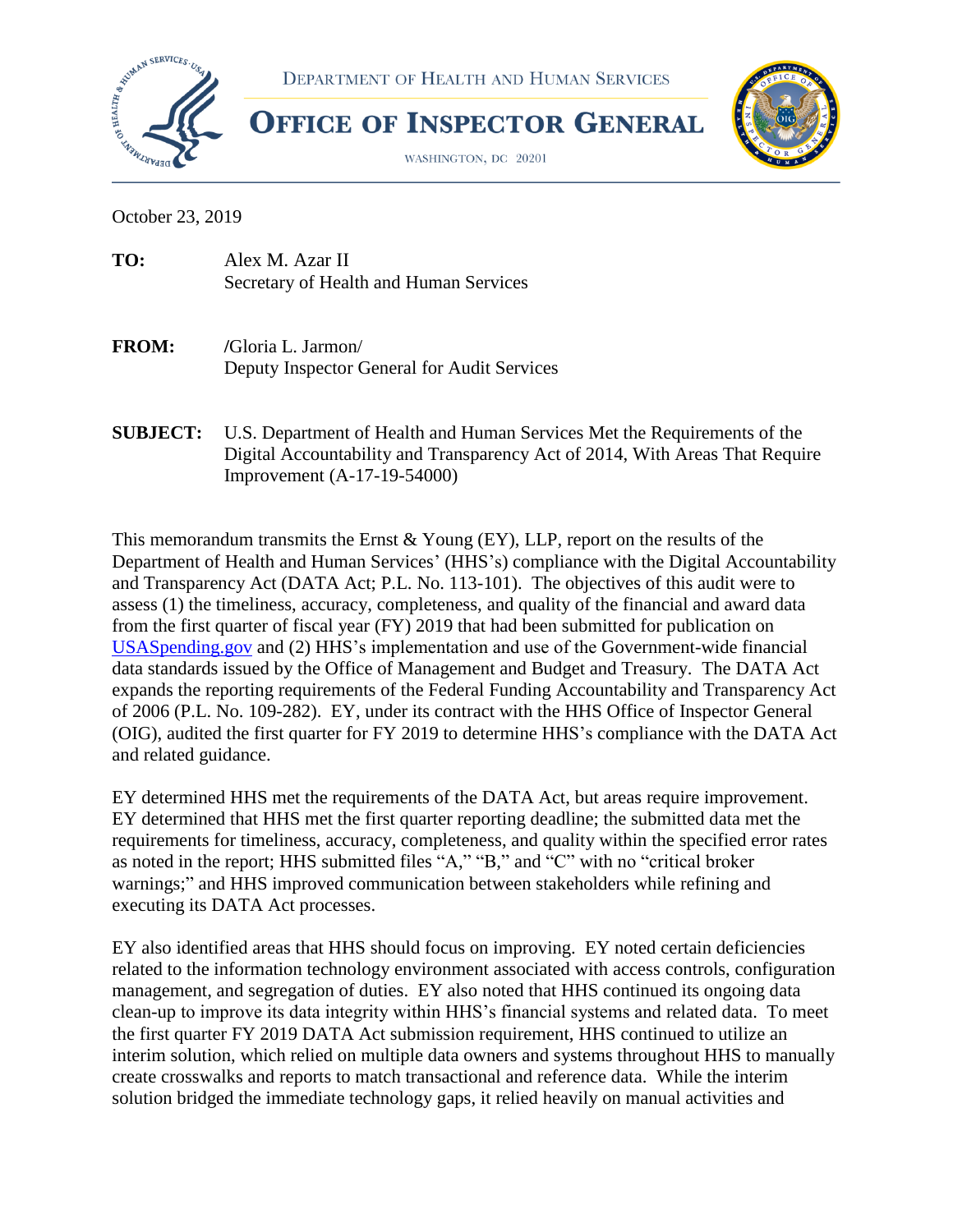extensive reconciliations and validations to meet the submission requirement. The continued use of the interim solution introduces the possibility of issues with data quality.

We reviewed EY's audit of HHS's compliance with the DATA Act by:

- evaluating the independence, objectivity, and qualifications of EY auditors and specialists;
- reviewing the approach and planning of the audit;
- attending key meetings with auditors and CMS officials;
- monitoring the progress of the audit;
- examining audit documentation; and
- reviewing the auditors' report.

EY is responsible for the attached report and the conclusions expressed in the report. Our monitoring review of EY's audit, as differentiated from an audit in accordance with generally accepted government auditing standards, was not intended to express, and we do not express, an opinion on HHS's compliance with the DATA Act. Our monitoring review disclosed no instances in which EY did not comply in all material respects with generally accepted government auditing standards.

Section 8M of the Inspector General Act, 5 U.S.C. App., requires that the Office of Inspector General (OIG) post its publicly available reports to the OIG website. Accordingly, this report will be posted at [https://oig.hhs.gov.](https://oig.hhs.gov/)

Should you wish to discuss this letter, please contact Carrie A. Hug, Assistant Inspector General for Audit Services, at (202) 619-1157 or through e-mail at [Carrie.Hug@oig.hhs.gov.](mailto:Carrie.Hug@oig.hhs.gov) Please refer to report number A-17-19-54000.

Attachment

cc: Jennifer Moughalian Acting Assistant Secretary for Financial Resources and Acting Chief Financial Officer

Sheila Conley Deputy Assistant Secretary, Finance and Deputy Chief Financial Officer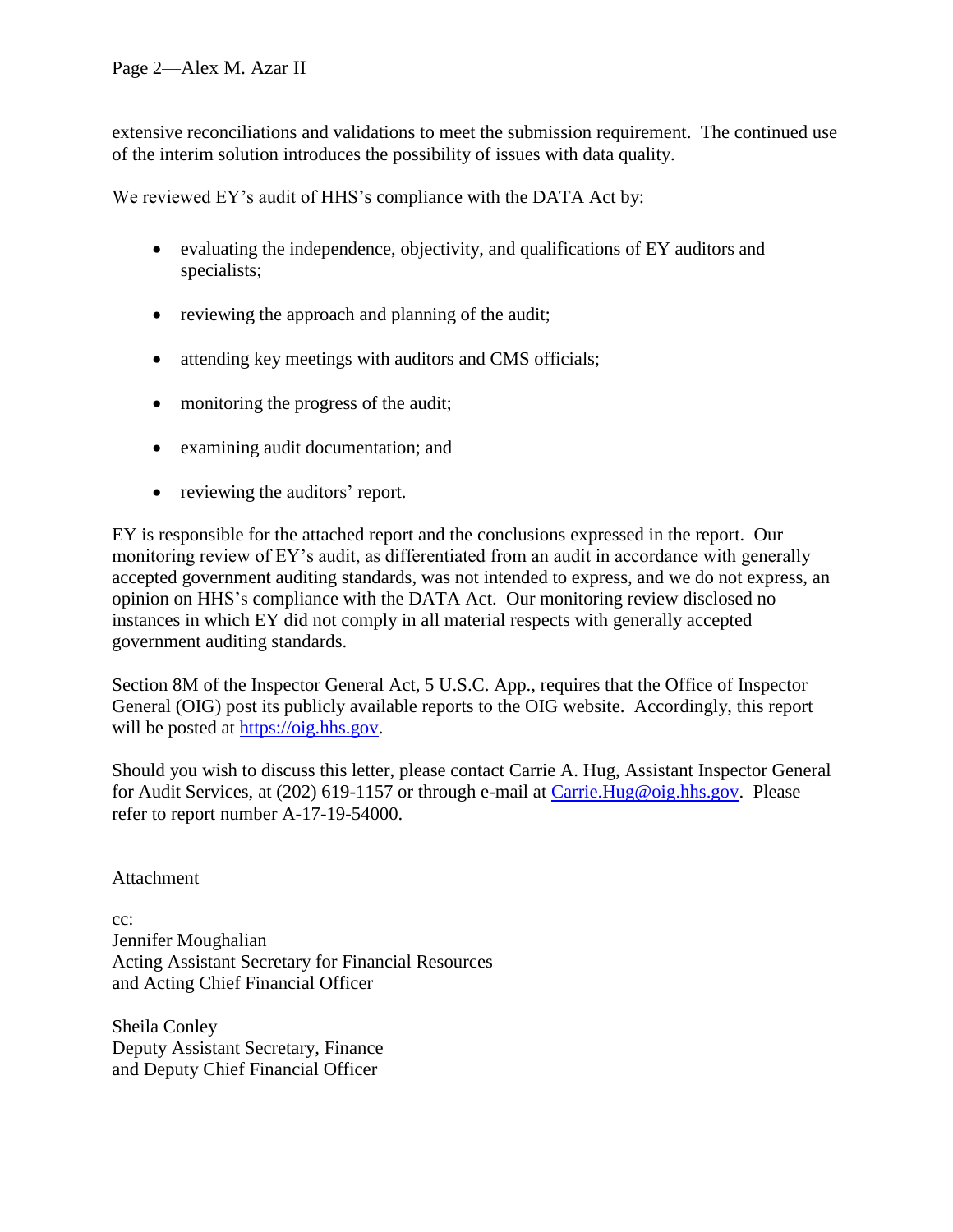# **Report of Independent Auditors on HHS's Compliance with the Digital Accountability and Transparency Act of 2014 (DATA Act)**

First Quarter Ended December 31, 2018

Ernst & Young LLP

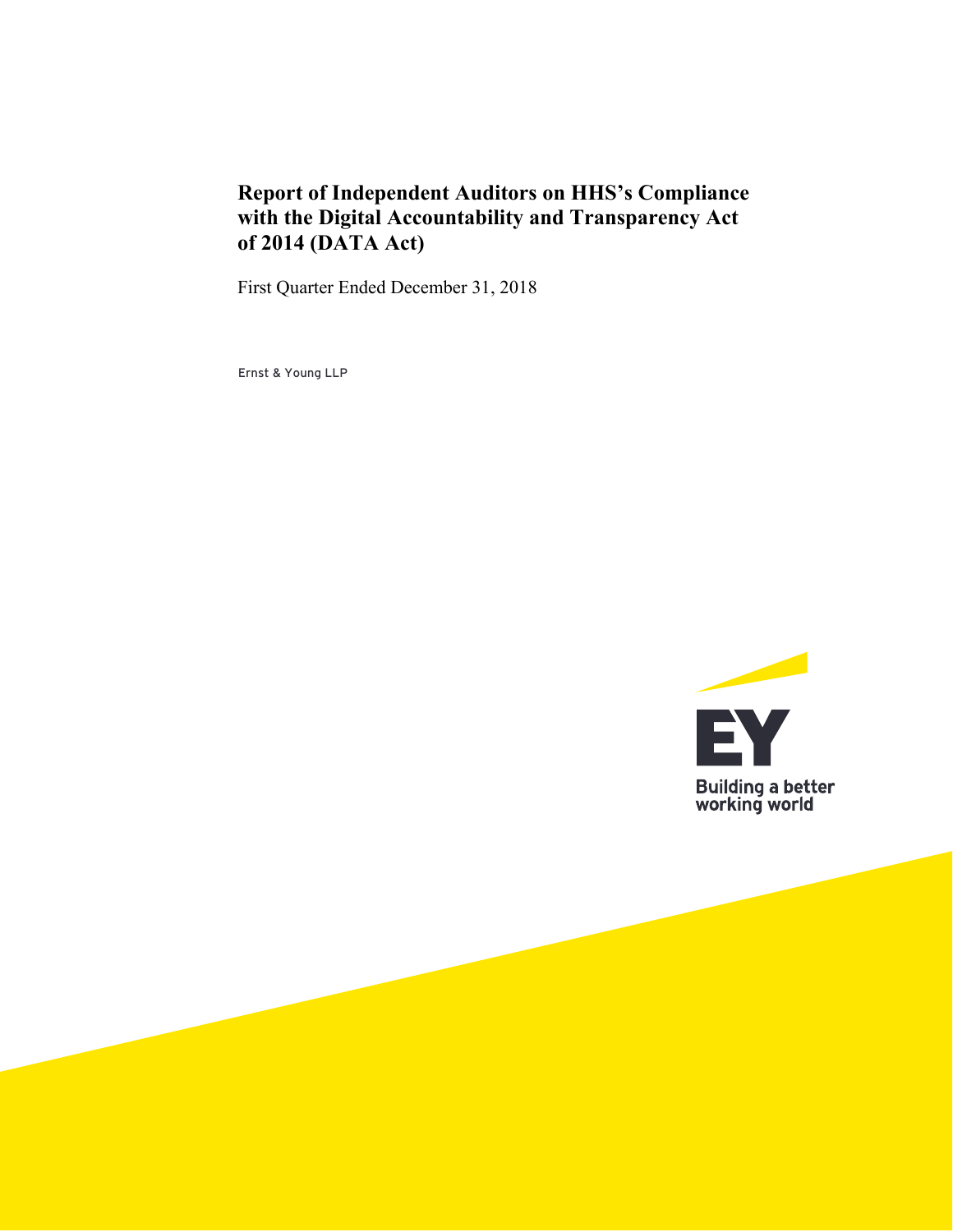# Report of Independent Auditors on HHS's Compliance with the Digital Accountability and Transparency Act of 2014 (DATA Act)

First Quarter Ended December 31, 2018

## **Contents**

| Report of Independent Auditors on HHS's Compliance with the Digital |  |
|---------------------------------------------------------------------|--|
|                                                                     |  |
|                                                                     |  |
|                                                                     |  |
|                                                                     |  |
|                                                                     |  |
|                                                                     |  |
|                                                                     |  |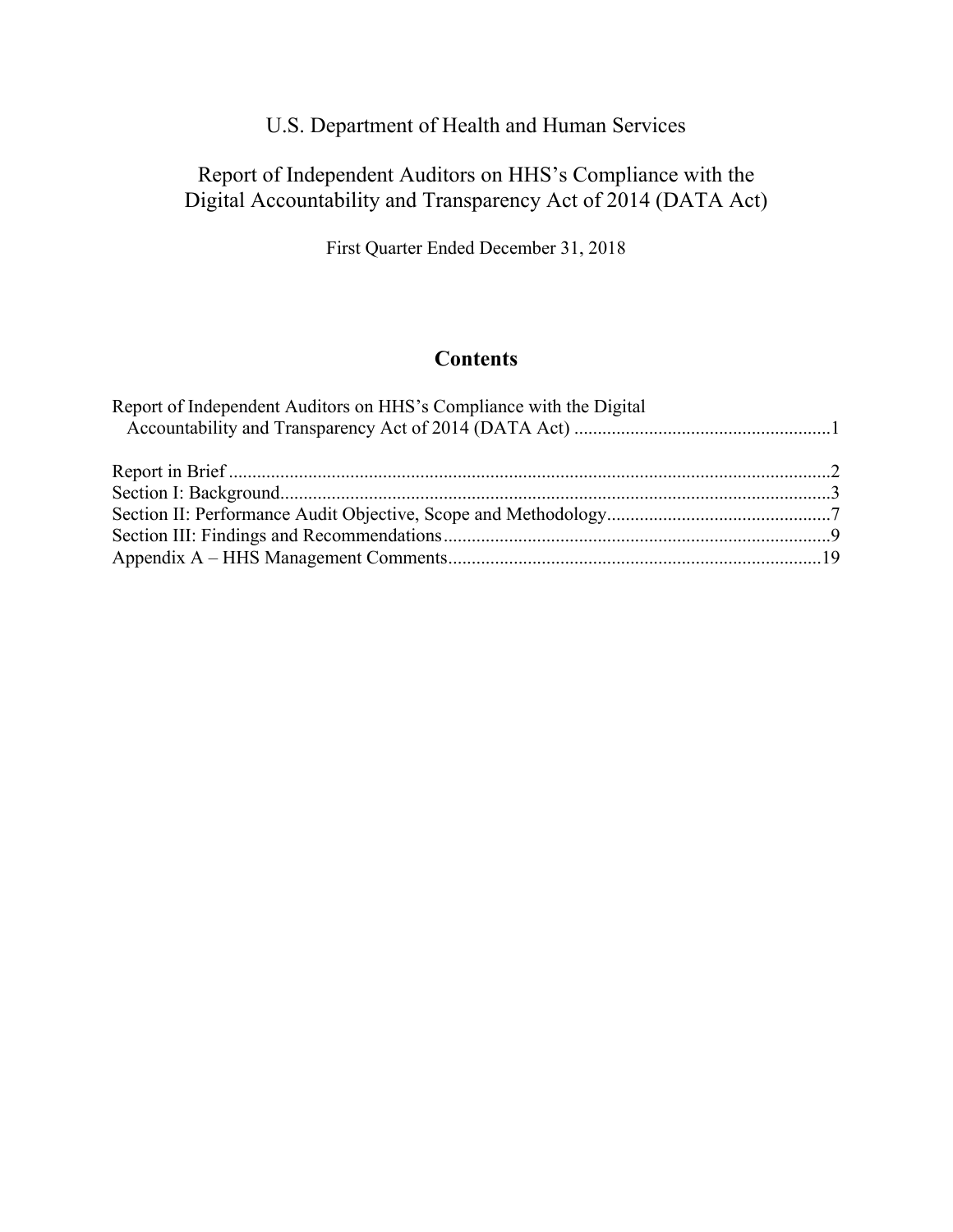

Tysons, VA 22102 ey.com

## Ernst & Young LLP Tel: +1 703 747 1000<br>1775 Tysons Blyd Fax: +1 703 747 0100 Fax: +1 703 747 0100

# Report of Independent Auditors on HHS's Compliance with the Digital Accountability and Transparency Act of 2014 (DATA Act)

The Secretary and the Inspector General U.S. Department of Health and Human Services

We have conducted a performance audit of the U.S. Department of Health and Human Services' (Department/HHS) compliance with the Digital Accountability and Transparency Act of 2014 (The DATA Act, P.L. No. 113-101) for the first quarter of fiscal year (FY) 2019. The DATA Act requires that federal agencies report financial and award data in accordance with data standards established by the Department of Treasury (Treasury) and the Office of Management and Budget (OMB).

We conducted this performance audit in accordance with generally accepted *Government Auditing Standards* issued by the Comptroller General of the United States. Those standards require that we plan and perform the audit to obtain sufficient, appropriate evidence to provide a reasonable basis for our findings and conclusions based on our audit objectives. We believe that the evidence obtained provides a reasonable basis for our findings and conclusions based on our audit objectives.

To assess HHS's compliance, we performed specific procedures to address the objectives summarized in the 2019 Statement of Work (BPA No: HHSP233201700040B). The specific scope and methodology are summarized in Section II of this report.

In our opinion, HHS met the requirements of the DATA Act with areas identified that require improvement. Our detailed findings and recommendations are documented in Section III of this report.

 Office and is not intended to be and should not be used by anyone other than these specified parties. This report is intended solely for the information and use of HHS and the HHS Office of Inspector General, Office of Management and Budget, Congress, and the U.S. Government Accountability

Ernet + Young LLP

October 17, 2019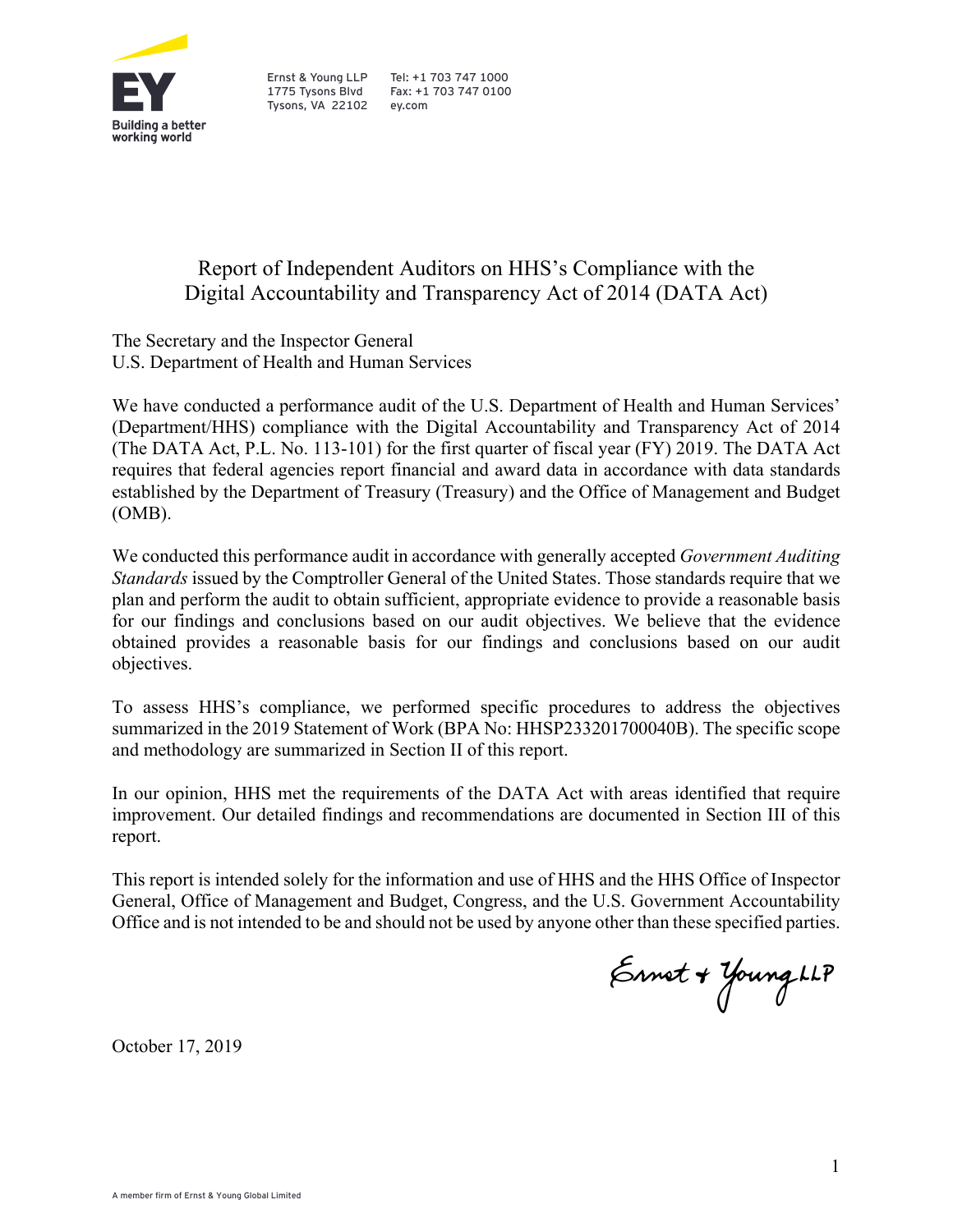## Report in Brief

#### **Why did we audit?**

 General to perform a bi-annual and Budget (OMB) and the U.S. completeness, quality, accuracy and The Digital Accountability and Transparency Act of 2014 (DATA Act) requires each agency's Inspector performance audit of the agency's compliance with the DATA Act reporting requirements, as stipulated by the Council of the Inspectors General on Integrity and Efficiency (CIGIE), the Office of Management Department of Treasury (Treasury) guidance. The Office of Inspector General (OIG) engaged EY to conduct an independent performance audit to determine whether HHS was in compliance with reporting requirements of the DATA Act for the first quarter of fiscal year (FY) 2019. The performance audit assessed the timeliness of the data transmitted through the HHS submission.

#### **What was HHS required to do?**

The DATA Act requires federal agencies to report financial and award data to Treasury on a quarterly basis in accordance with the Governmentwide financial data standards established by OMB and Treasury. Once submitted, the data is displayed on www.USASpending.gov for taxpayers and policymakers.

#### **What We Found**

Our performance audit determined that HHS complied with the reporting requirements of the DATA Act as stipulated by OMB and Treasury. While HHS met the reporting requirements, our performance audit determined that:

- Although improvements with respect to the controls within its information technology (IT) infrastructure and financial systems, we have observed deficiencies related to access controls, configuration management and segregation of duties.
- apply standardized object class codes in compliance with • HHS continues to pursue ongoing data clean-up as part of the its data standardization efforts. These efforts acknowledge that there is a need for HHS to consistently OMB A-11 and standardized US Standard General Ledger (SGL) account codes.
- • In the absence of the Oracle patches to map data elements directly from feeder award systems to its financial systems, HHS continues to utilize an interim solution which heavily relies on manual processes to collect data from multiple owners and systems.

#### **What We Recommend**

We recommend that HHS continue to focus its efforts on resolving issues related to its IT system controls, completing data cleanup activities, and applying the Oracle patches. HHS has made significant improvements in maturing its IT systems security and control posture in the past few years, and there is a need for continued focus to resolve remaining deficiencies in its financial, grant and acquisition systems. With regards to data cleanup, we recommend that HHS standardize object class codes and SGL accounts as part of the system requirements. Finally, we recommend that HHS continue to test Oracle patches in its IT systems and implement the patches to reduce reliance on manual processes. HHS should continue to progress toward producing high-quality data through data clean-up efforts, remediation of deficiencies in financial, procurement and grant-related systems, and better automation of DATA Act data collection and submission processes.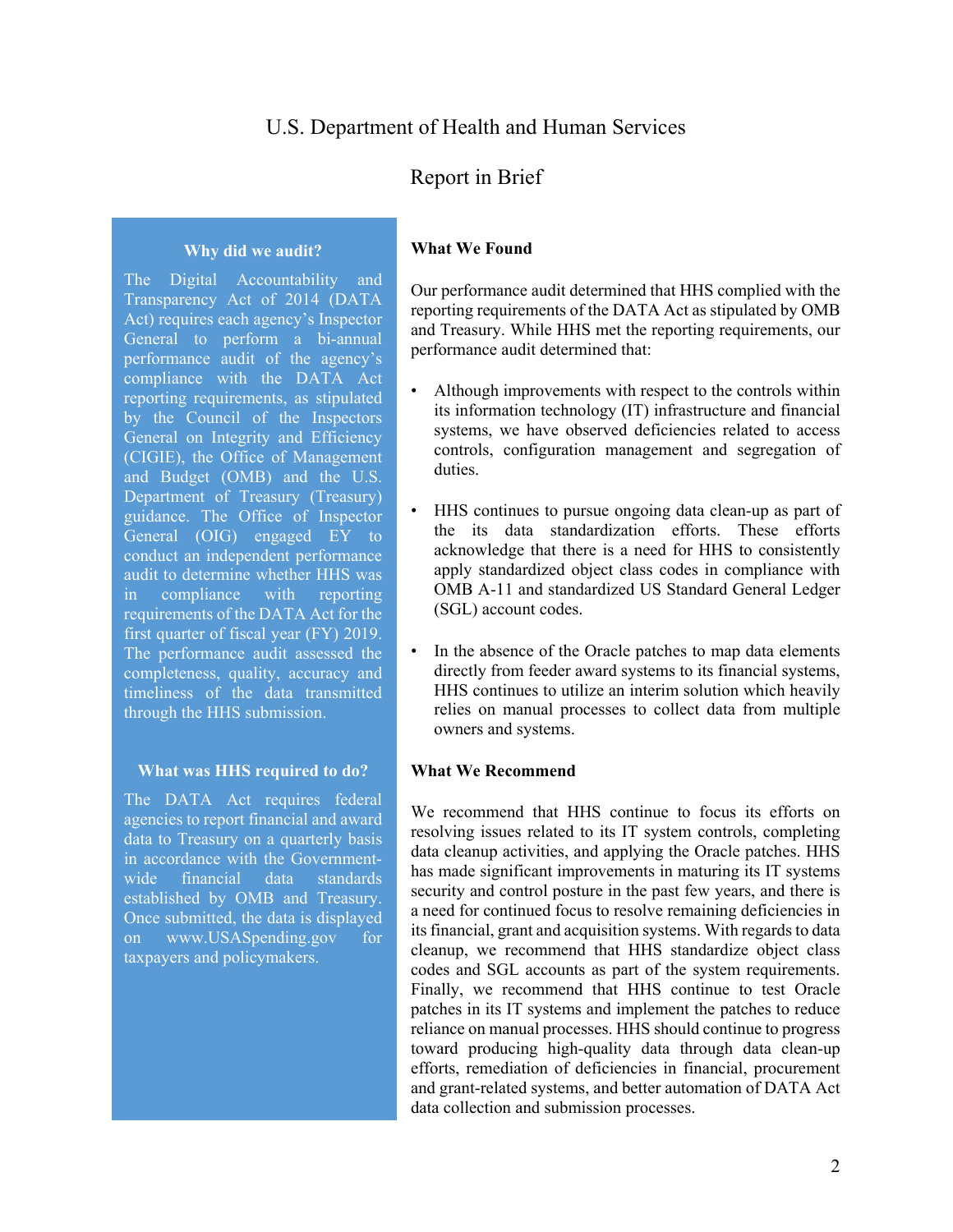## Section I: Background

 the Office of Management and Budget (OMB) and the Department of the Treasury (Treasury) The Digital Accountability and Transparency Act of 2014 (DATA Act) was enacted by Congress on May 9, 2014. The DATA Act in part, requires federal agencies to report financial and award data in accordance with the established Government-wide financial data standards. In May 2015, published 57 data definition standards and required federal agencies to report financial data in accordance with these standards for DATA Act reporting, beginning January 2017. Once submitted, the data is displayed on USASpending.gov for taxpayers and policymakers. The purposes of the DATA Act are as follows:

- Expanding the Federal Funding Accountability and Transparency Act (FFATA) of 2006 by disclosing direct federal agency expenditures and linking federal contract, loan and grant spending information to programs of federal agencies to enable taxpayers and policy makers to track federal spending more effectively.
- Establishing Government-wide data standards for financial data and providing consistent, reliable and searchable spending data that is displayed accurately for taxpayers and policymakers on the USASpending.gov website.
- Simplifying reporting for entities receiving federal funds by streamlining reporting requirements and reducing compliance costs while improving transparency.
- Improving the quality of data submitted to USAS pending gov by holding federal agencies accountable for the completeness and accuracy of the data submitted.
- Applying approaches developed by the Recovery Accountability and Transparency Board to spending across the Federal Government.

 determine if its use of the 57 data standards comply with the DATA Act requirements, as well as The Department of Health and Human Services (HHS) Office of Inspector General (OIG) engaged us to assist in its evaluation of HHS's first quarter for FY 2019, DATA Act submission to to assess the timeliness, accuracy, completeness and quality of the data submitted. We conducted a performance audit to determine HHS's compliance with DATA Act submission requirements when submitting its first quarter for FY 2019 financial and financial awards data.

We conducted a performance audit to determine HHS's compliance with the DATA Act as of the first quarter for FY 2019, in accordance with the related Council of the Inspectors General on Integrity and Efficiency (CIGIE) Federal Audit Executive Council (FAEC) DATA Act Working Groups' "Inspectors General Guide to Compliance Under the DATA Act," as amended (CIGIE guide).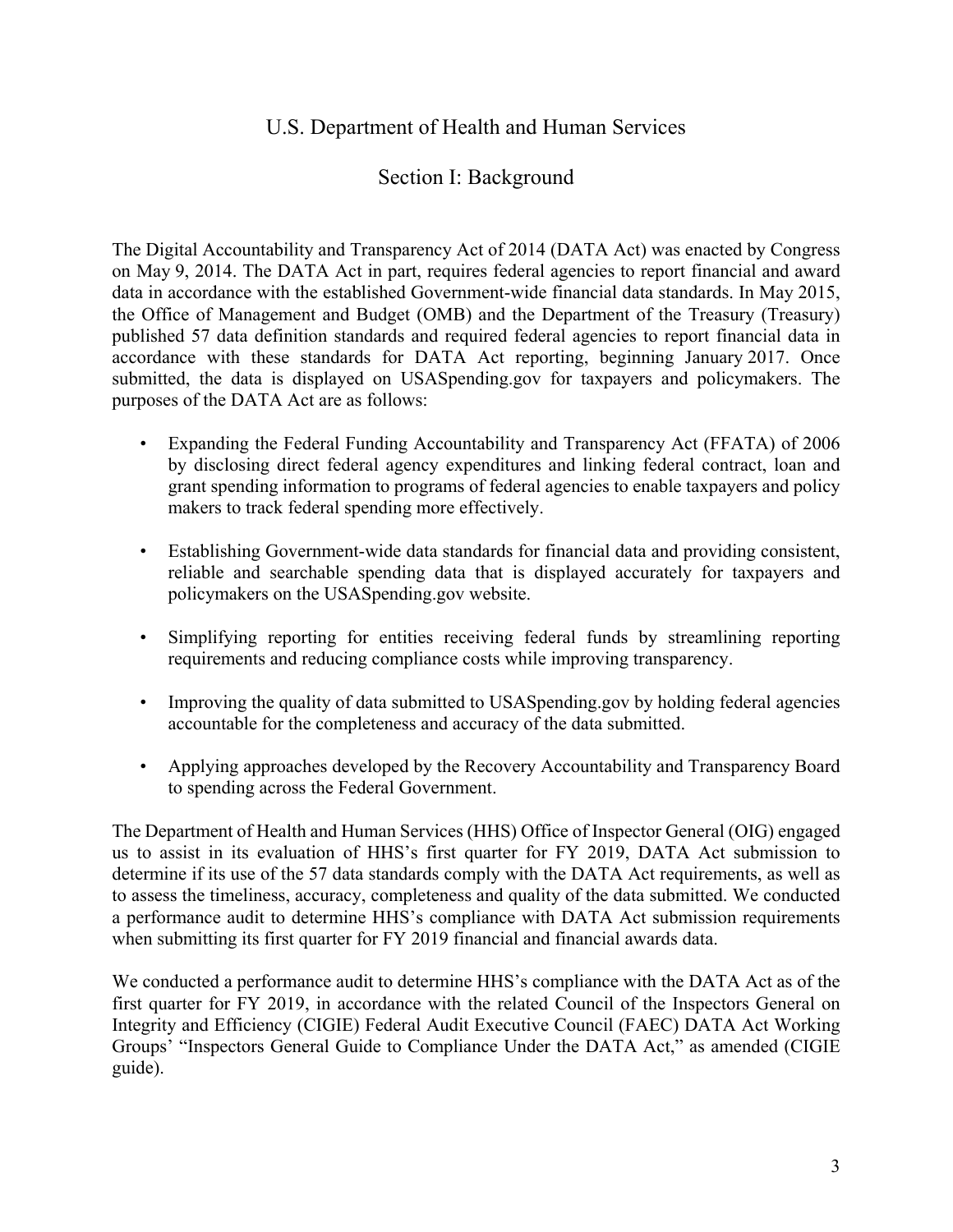## Section I: Background (continued)

 be submitted to the Treasury Broker or pulled from Government-wide intermediary systems. Under the DATA Act, HHS is required to submit a series of files, including procurement and direct assistance activity to include 57 required data elements through a single Treasury system. Table I below provides information on the files containing the financial and award information that will Table I also shows all the file submissions associated with the DATA Act process as well as the content of each file and a brief description and source.

| <b>Table I: Submission Data by File</b> |                                      |                                                                                                                                                                                                                                                            |                                                                                                                                                                                                                                                                                                                                       |  |  |  |
|-----------------------------------------|--------------------------------------|------------------------------------------------------------------------------------------------------------------------------------------------------------------------------------------------------------------------------------------------------------|---------------------------------------------------------------------------------------------------------------------------------------------------------------------------------------------------------------------------------------------------------------------------------------------------------------------------------------|--|--|--|
| <b>File Name</b>                        | <b>File Contents</b>                 | <b>File Description</b>                                                                                                                                                                                                                                    | <b>Source</b>                                                                                                                                                                                                                                                                                                                         |  |  |  |
| File A                                  | Appropriation<br>account             | Reporting at the Treasury Account<br>Symbol (TAS) level, including Budget<br>Authority Appropriated, Unobligated<br>Balance and Other Budgetary Resources.<br>Data requirements are similar to what is<br>reported in GTAS and published in the<br>SF-133. | Submitted to Broker by<br><b>HHS</b><br>Primary Source:<br><b>Consolidated Financial</b><br><b>Reporting System</b><br>(CFRS)                                                                                                                                                                                                         |  |  |  |
| File B                                  | Program activity<br>and object class | Reporting of Obligations and Outlays at<br>the TAS, Program Activity and Object<br>Class level. Data requirements are similar<br>to the Object Class and Program Activity<br>reporting required in the 2015 release of<br>OMB Circular A-11.               | Submitted to Broker by<br><b>HHS</b><br><b>Primary Source: CFRS</b>                                                                                                                                                                                                                                                                   |  |  |  |
| File C                                  | Award-level<br>financial             | Reporting of Obligations and Outlays at<br>the Award ID level, including TAS,<br>Program<br>Activity and Object Class. Data<br>requirements do not align with any<br>current Government-wide financial<br>reporting.                                       | Submitted to Broker by<br><b>HHS</b><br>Primary Source:<br><b>CFRS/Financial</b><br><b>Business Intelligence</b><br>System (FBIS), Unified<br><b>Financial Management</b><br>Systems (UFMS),<br>National Institutes of<br>Health (NIH) Business<br>System (NBS) and the<br>Healthcare Integrated<br>General Ledger System<br>(HIGLAS) |  |  |  |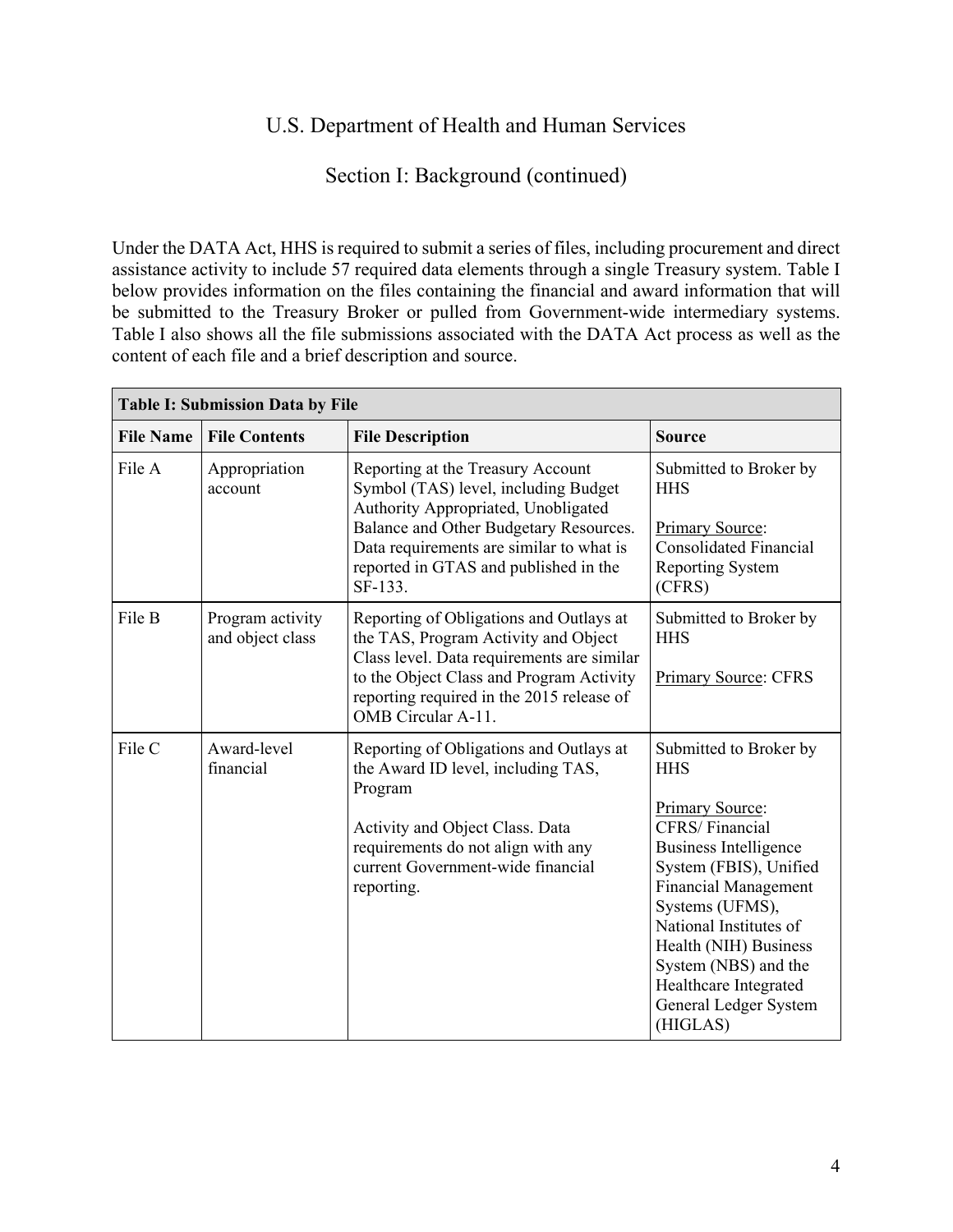# Section I: Background (continued)

| <b>Table I: Submission Data by File</b> |                                                              |                                                                                                                                                     |                                                                                                                                                                            |  |  |
|-----------------------------------------|--------------------------------------------------------------|-----------------------------------------------------------------------------------------------------------------------------------------------------|----------------------------------------------------------------------------------------------------------------------------------------------------------------------------|--|--|
| <b>File Name</b>                        | <b>File Contents</b>                                         | <b>File Description</b>                                                                                                                             | <b>Source</b>                                                                                                                                                              |  |  |
| File $D_1$                              | Award and<br>awardee attributes<br>(procurement)             | Reporting of procurement award actions<br>and their associated data, which is an<br>expansion of existing FFATA reporting<br>requirements.          | Pulled by Treasury from<br>the Data Broker by action<br>date, following<br>submission via<br>intermediary system<br><b>Federal Procurement</b><br>Data System (FPDS)       |  |  |
| File $D_2$                              | Award and<br>awardee attributes<br>(financial<br>assistance) | Reporting of financial assistance award<br>actions and their associated data, which<br>is an expansion of existing FFATA<br>reporting requirements. | Pulled by Treasury from<br>the Data Broker by action<br>date, following<br>submission via Financial<br><b>Assistance Broker</b><br>Submission (FABS)                       |  |  |
| File E                                  | Additional<br>awardee attributes                             | Reporting of detailed highly-<br>compensation officer information from<br>award-level transactions from Files<br>D1 and D2                          | <b>Extracted by DATA Act</b><br>Broker from the System<br>for Award Management<br>(SAM) on a quarterly<br>basis.                                                           |  |  |
| File F                                  | Sub-award<br>attributes                                      | Reporting of sub-award information for<br>award-level transactions from Files<br>D1 and D2                                                          | <b>Extracted by DATA Act</b><br>Broker from the Federal<br>Funding Accountability<br>and Transparency Act<br>Sub-award Reporting<br>System (FSRS) on a<br>quarterly basis. |  |  |

 valid sample of the spending data submitted by the agency and report on the timeliness, accuracy, In addition, the DATA Act requires that agency Inspector Generals (IGs) review a statistically completeness and quality of the data sampled and the implementation and use of the data standards by the agency. The Act further describes how each aspect will be measured as follows:

• Timeliness is measured by determining if the submission by the Agency to the DATA Act Broker is in accordance with the reporting schedule established by the Treasury DATA Act PMO, traditionally within 45 days of quarter end. Due to the government shutdown furlough, the due date for agency submission for FY2019, first quarter was March 20,2019. Timeliness is also measured by the percentage of required data elements that were reported in accordance with the reporting schedules defined by the financial, procurement, and financial assistance requirements (FFTA, FAR, FPDS-NG, FABS, and DAIMS).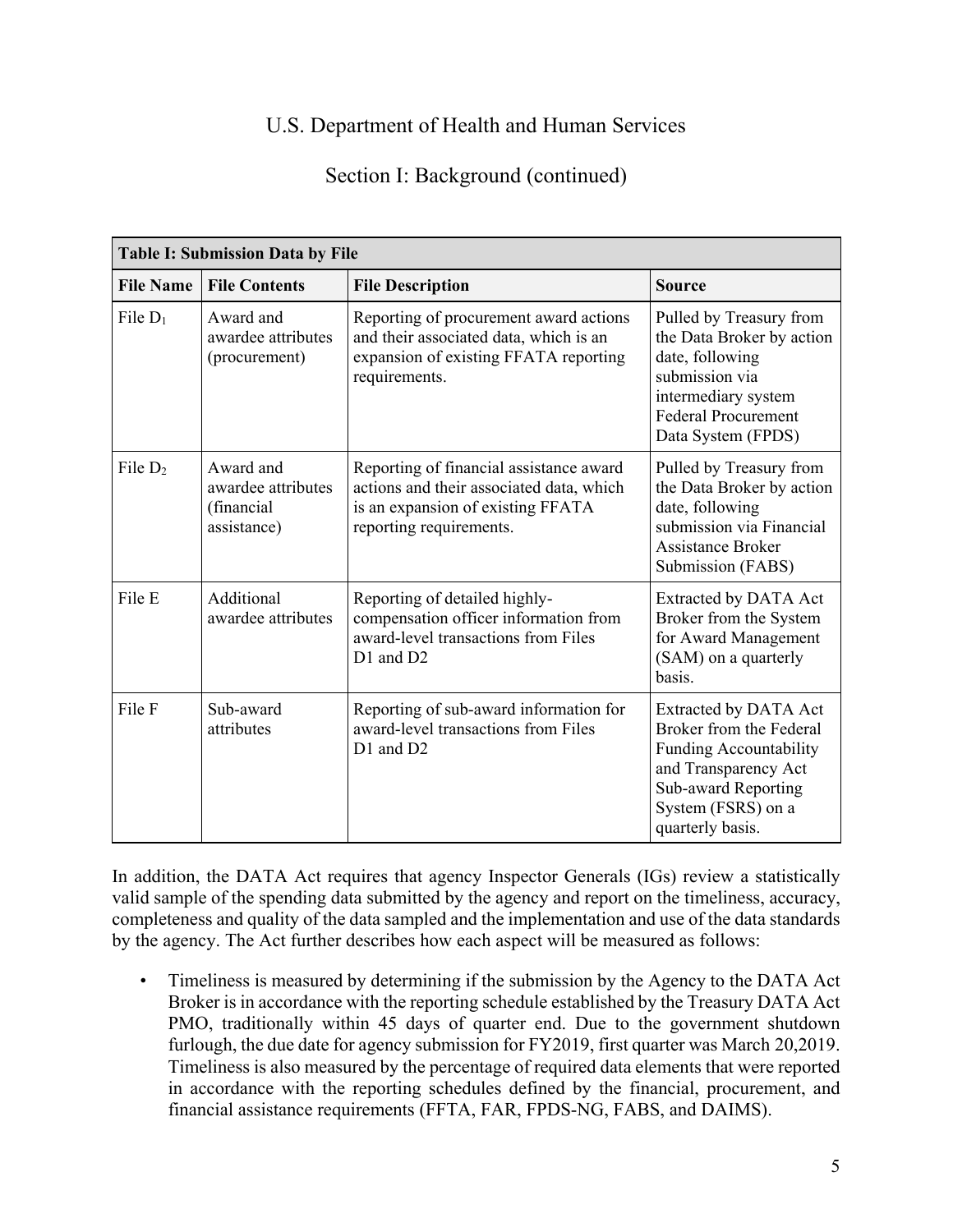## Section I: Background (continued)

- Completeness is measured in two ways: (1) all transactions and events that should have been recorded are recorded in the proper reporting period and (2) as the percentage of transactions containing all data elements required by the DATA Act was reported in the appropriate Files A through D2.
- • Accuracy is measured as the percentage of amounts and other data relating to the recorded transaction have been recorded in accordance with the DAIMS RSS, IDD, and the online data dictionary; and agrees with the authoritative source records.
- timely. If the highest error rate of completeness, accuracy and timeliness is between 0% 40% the quality would be considered Moderate. If the highest errors rate is 41% or more, • Quality of the data sampled is defined as data that is complete, accurate, and provided and 20% the quality would be considered Higher. If the errors rate is between 21% and the quality would be considered Lower.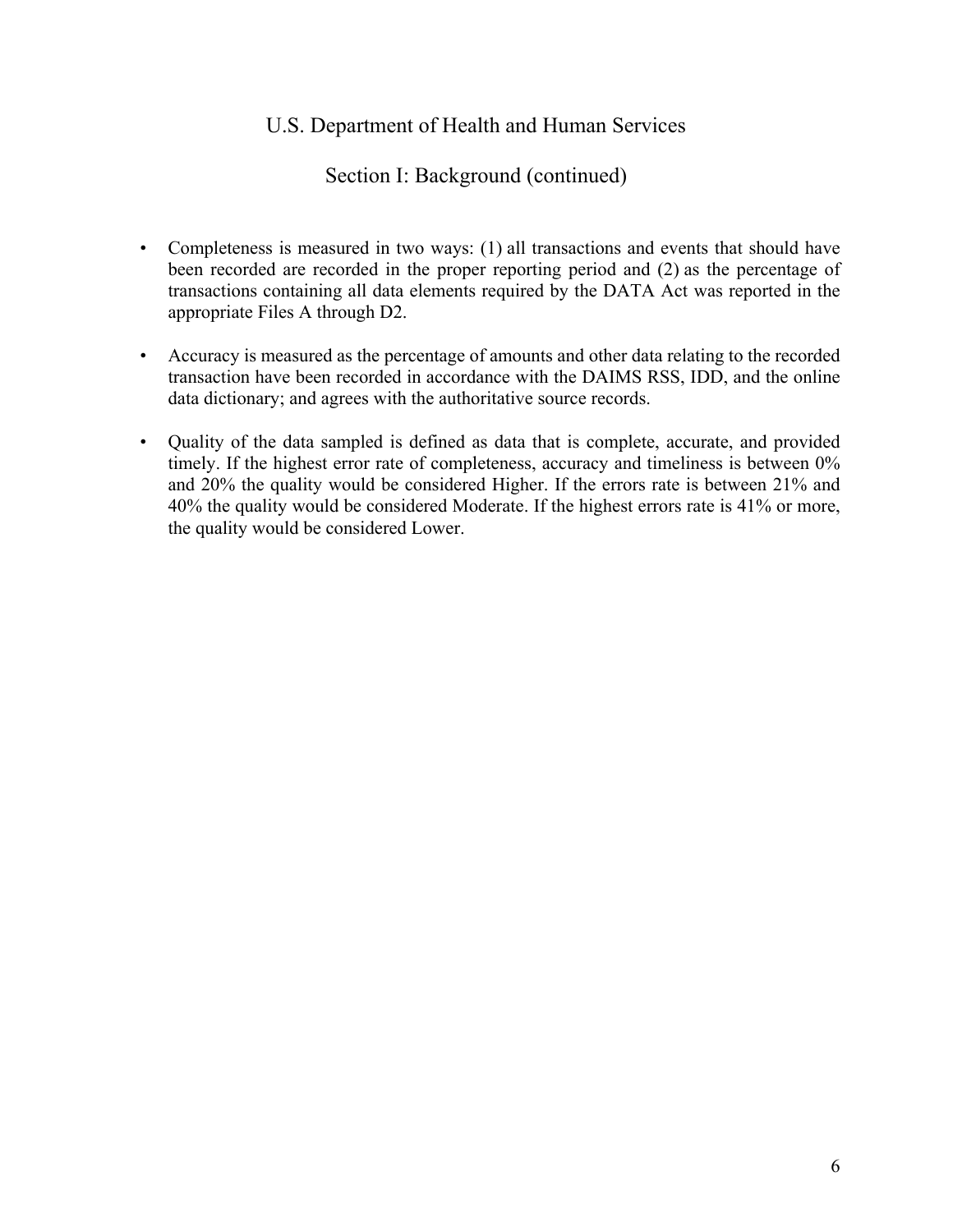# Section II: Performance Audit Objective, Scope and Methodology

## **Performance Audit Objective**

The DATA Act submission impacts all of HHS Operating Divisions (OpDivs) and grant-making Staff Divisions (StaffDivs). The submission required tight coordination among the many stakeholders and extensive input from subject-matter experts across information technology, finance, acquisitions and grants offices.

The objectives of this performance audit are to assess the (1) timeliness, accuracy, completeness and quality of the first quarter for fiscal year FY 2019 financial and award data submitted for publication on USASpending.gov and (2) Federal agency's implementation and use of the Government-wide financial data standards established by OMB and Treasury.

#### **Scope**

The scope of this report encompasses the FY 2019 first quarter financial and award data for which HHS submitted for publication to the USASpending.gov website and any applicable procedures, certifications, documentation and controls to achieve this process.

## **Methodology**

In developing the methodology for this performance audit, we considered CIGIE's *Inspectors General Guide to Compliance Under the DATA Act*, as amended on February 14, 2019, as well as the DATA Act guidance and suggested criteria established by Treasury, OMB and GAO.

To accomplish the objectives of the performance audit, we:

- Obtained an understanding of any regulatory criteria related to its HHS's responsibilities to report financial and award data under the DATA Act
- Assessed HHS' systems, processes and internal controls in place over data management under the DATA Act
- Assessed the general and application controls pertaining to the financial management systems (e.g., grants, loans, procurement) from which the data elements were derived and linked
- Assessed HHS's internal controls in place over the financial and award data reported to USASpending.gov per OMB Circular A-123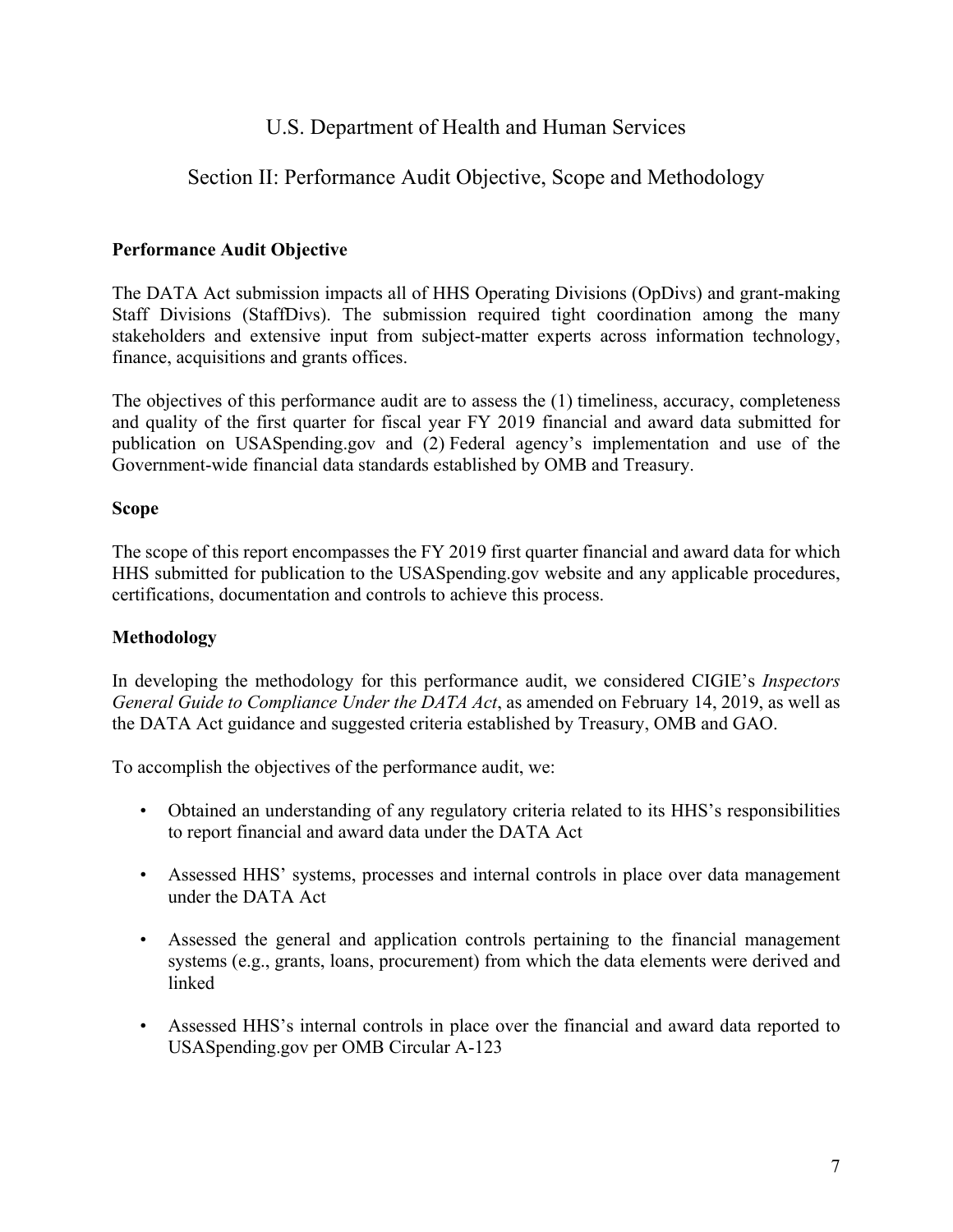# Section II: Performance Audit Objective, Scope and Methodology (continued)

- • Reviewed a statistically valid sample of 285 items from the first quarter for FY 2019's financial and award data submitted by HHS for publication on USASpending.gov
- • Assessed the timeliness, accuracy, completeness and quality of the financial and award data sampled
- Assessed HHS's implementation and use of the 57 data definition standards established by OMB and Treasury

We conducted this performance audit in accordance with generally accepted *Government Auditing Standards*. Those standards require that we plan and perform the audit to obtain sufficient, appropriate evidence to provide a reasonable basis for our findings and conclusions based on our audit objectives. We believe that the evidence obtained provides a reasonable basis for our findings and conclusions based on our audit objectives.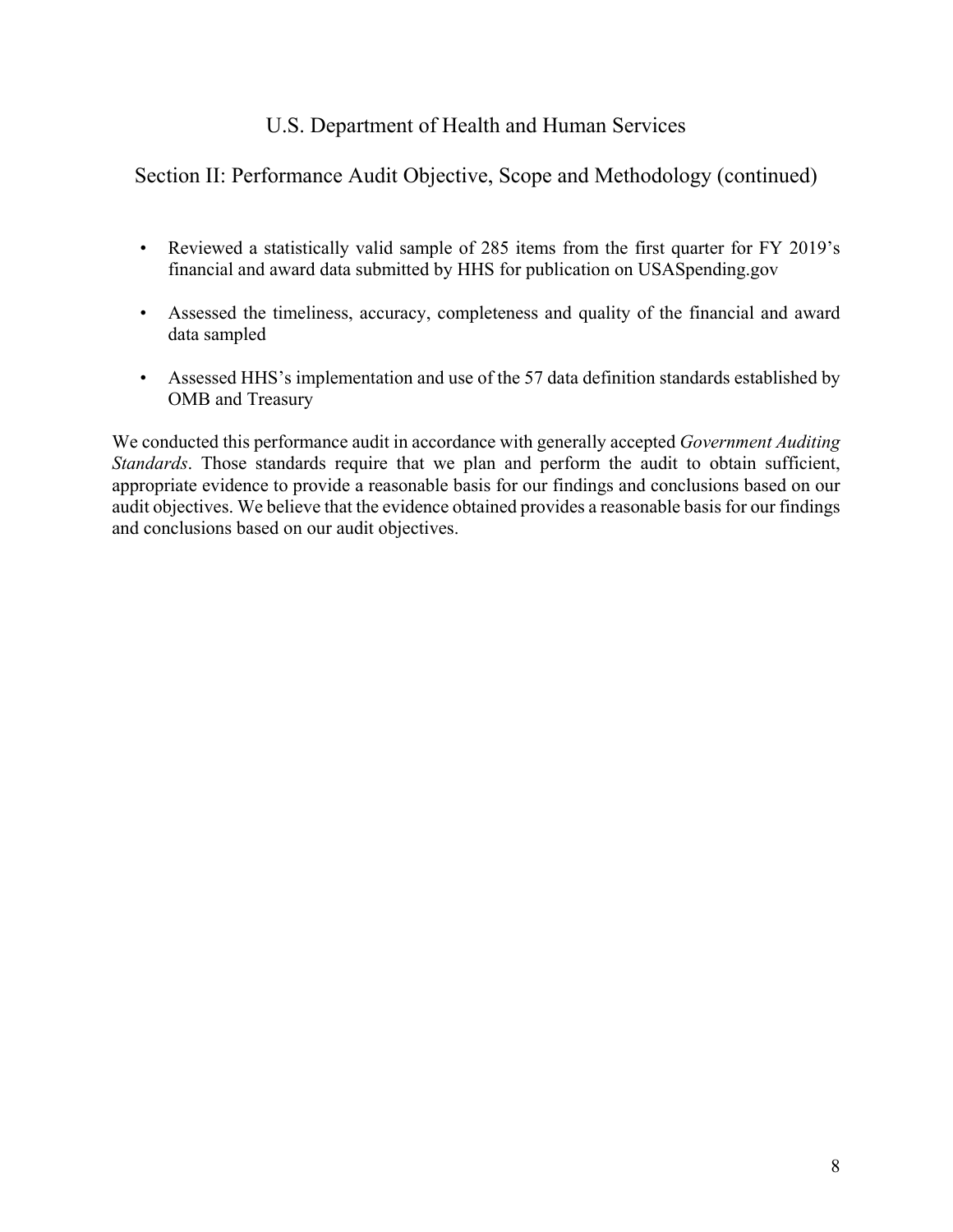## Section III: Findings and Recommendations

HHS has made significant progress during FY 2019 implementing processes and building an infrastructure for submitting its data under the DATA Act requirements. Examples of activities HHS performed to meet the requirements include the following:

- Met the first quarter for FY 2019 DATA Act reporting deadline of March 20, 2019
- Submitted files A, B and C without critical Broker warnings
- Submitted data that met the requirements for timeliness, accuracy, completeness and quality within the specified error rates listed in Table II below.
- Submitted data in which the totals of Files A and B agree
- • Submitted data in which File C reflects and links to reportable award-level transactions via an award identification number (Award ID)
- • Submitted data in which Files D1 through F link to File C (with a \$266M or 9.04% difference for File D1 and within a \$1.86B or 0.61% difference for File D2), and contain demographic information for reportable recipient, vendors, sub-awardees reported in Files D<sub>1</sub> and D<sub>2</sub>
- Reconciled amounts generated from HHS's financial systems to the data files transmitted to Treasury, including intra-governmental transfers (IGT), to develop a basis that the files were properly quantified and complete
- Improved communication between stakeholders while refining and executing its DATA Act processes

As part of our audit, we identified the following results:

## **Completeness and Timeliness of the Agency Submission**

 We evaluated HHS's DATA Act submission to Treasury's DATA Act Broker and determined that evaluated Files A, B and C to determined that all transactions and events that should have been the submission was complete and submitted timely. To be considered a complete submission, we recorded were recorded in the proper period. HHS noted differences between the supported HHS and Broker warning counts. The difference in the warnings counts of \$102.3 million was flagged by the broker as invalid program activity in File B. This is not considered a data error but as the program name was valid; however, even though HHS, working with OMB, had made the request for the program to be added to the broker listing, it had not been updated as of the date of the submission due to timing of the budget data request process.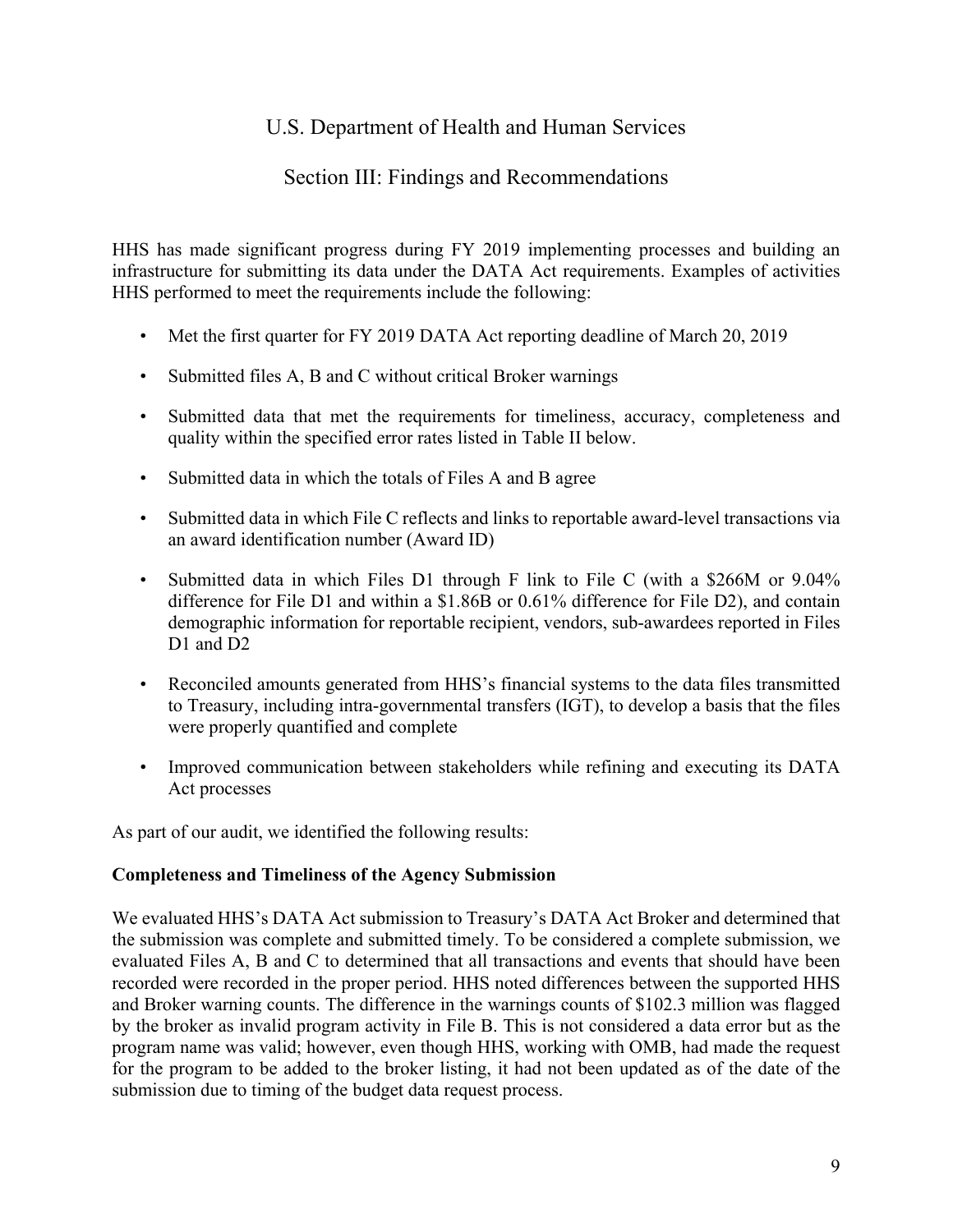## Section III: Findings and Recommendations (continued)

## **Summary-Level Data and Linkages for Files A, B, and C**

- We reconciled Files A and B to determine if they were accurate. Through our test work, we noted that Files A and B were accurate. Additionally, we reconciled the linkages between Files A, B and C to determine if the linkages were valid and to identify any variances between the files. Our test work did not identify any variances between the obligation amounts and Treasure Symbols between Files A and B, and no differences were identified in Treasury Symbols and Object Classes between File B and C.
- We tested the various reconciliations performed by HHS to support its first quarter FY 2019 DATA Act submission and found the reconciliations were performed with differences being researched and reconciled on a timely basis. Of the approximate \$307.8 billion in total award level obligations reported in File C, \$74 million or 0.02% of total awards during the first quarter were not submitted for validation due to the lack of linkage between the award data and financial obligation.

#### **Record-Level Data and Linkages for Files C and D**

We selected a sample of 285 records and tested 57 data elements for completeness, accuracy, timeliness, and quality. The following represents the projected errors for per criteria:

#### *Completeness of the Data Elements*

The projected errors rate for the completeness of the data elements is  $0.70\%$ <sup>1</sup>. A data element was considered complete if the required data element that should have been reported was reported.

## *Accuracy of the Data Elements*

<u>.</u>

The projected errors rate for the accuracy of the data elements is  $1.47\%$ <sup>1</sup>. A data element was considered accurate when amounts and other data relating to recorded transactions were recorded in accordance with DAIMS, FFATA, and the FAR, and agree with the authoritative source records.

 Based on a 95% confidence level, the projected error rate for completeness, accuracy, and timeliness of the data elements is between 0% and 20%. 1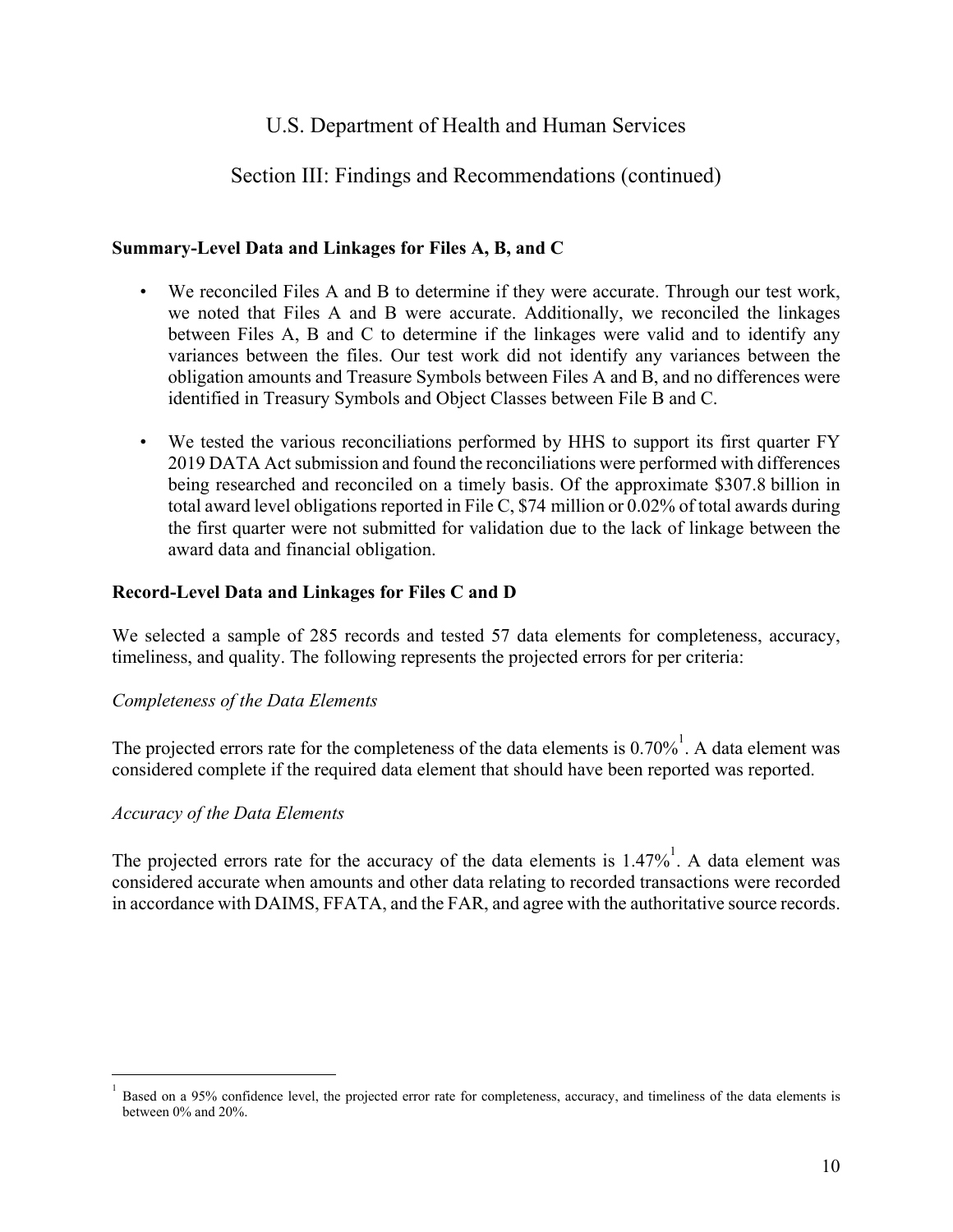# Section III: Findings and Recommendations (continued)

## *Timeliness of the Data Elements*

The projected error rate for the timeliness of the data elements is  $1.01\%$ <sup>1</sup>. The timeliness of data elements was based on the reporting schedules defined by the procurement and financial assistance requirements (FFATA, FAR, and DAIMS).

## *Quality*

The quality of the data elements was determined using the midpoint of the range of the proportion of errors (error rate) for completeness, accuracy and timeliness. The highest of the three errors rates was used as the determining factor of quality. The following table provides the range of error in determining the quality of the data elements.

| <b>Highest Error Rate</b> | <b>Quality Level</b> |
|---------------------------|----------------------|
| $0\% - 20\%$              | <b>Higher</b>        |
| $21\% - 40\%$             | <b>Moderate</b>      |
| $141\%$ and above         | Lower                |

Based on our test work and the higher rate of 1.47%, we determined that the quality of HHS's data is considered Higher.

## **Implementation and Use of the Data Standards**

We have evaluated HHS's implementation and use of the government-wide financial data standards for spending information developed by OMB and Treasury. HHS has fully implemented and are using those data standards as defined by OMB and Treasury. HHS has achieved a highquality DATA Act reporting submission with a low error rate. Further, HHS has identified, linked by common identifiers (e.g., PIID, FAIN), all the data elements in the agency's procurement, financial, grants and loan systems. We also noted significant progress in the development and documentation of processes to support the first quarter of FY 2019 DATA Act submission as compared to prior performance audit results.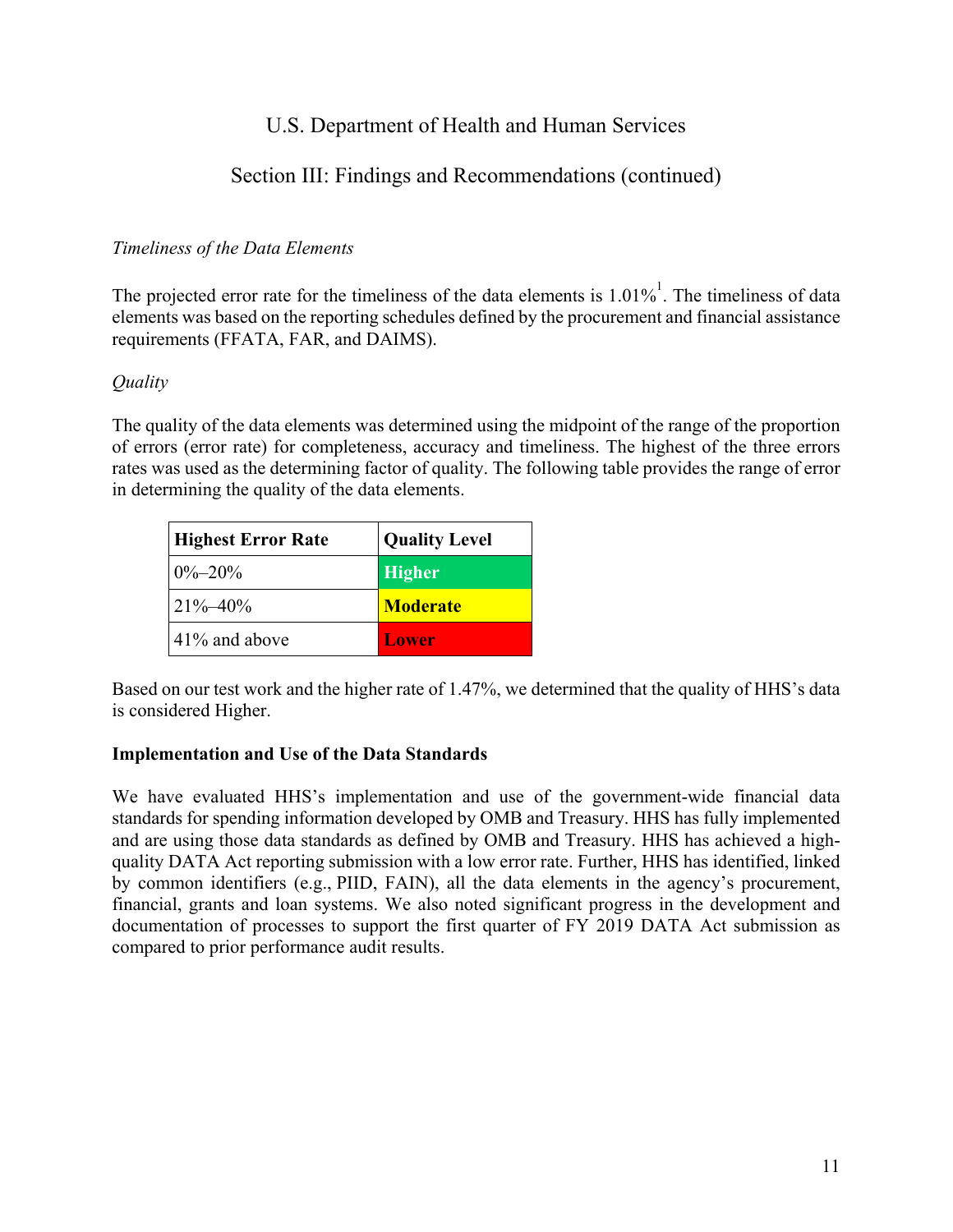# Section III: Findings and Recommendations (continued)

## **Standardized results of Data Elements**

 assess risk and the resultant data quality at the key data element level. While these procedures have We reviewed HHS's Data Quality Plan (DQP) and noted the procedures have been planned to not yet been completed, the methodology portrayed in the HHS DQP appear to be adequate to identify and address risks associated with data quality for FY2020.

Table II below shows the error rates determined for each element regarding accuracy, completeness, and timeliness. The data elements that were optional and not reported by the Agency or not applicable to the Agency, were marked as N/A.

| Table II: HHS's Results Listed by Data Element |                                                  |                               |                            |                   |  |
|------------------------------------------------|--------------------------------------------------|-------------------------------|----------------------------|-------------------|--|
|                                                |                                                  |                               | <b>Error Rate</b>          |                   |  |
| Data<br><b>Element</b><br>No.                  | <b>Data Element Name</b>                         | $\mathbf C$<br>(Completeness) | $\mathbf{A}$<br>(Accuracy) | T<br>(Timeliness) |  |
| $\mathbf{1}$                                   | Awardee/Recipient Legal Entity Name              | 0.71%                         | 0.71%                      | 1.06%             |  |
| $\overline{2}$                                 | Awardee/Recipient Unique Identifier              | 1.20%                         | 1.20%                      | 1.20%             |  |
| $\overline{3}$                                 | Ultimate Parent Unique Identifier                | 1.23%                         | 1.23%                      | 1.23%             |  |
| $\overline{4}$                                 | <b>Ultimate Parent Legal Entity Name</b>         | 4.32%                         | 4.94%                      | 4.32%             |  |
| 5                                              | <b>Legal Entity Address</b>                      | 0.71%                         | 0.71%                      | 0.71%             |  |
| 6                                              | <b>Legal Entity Congressional District</b>       | 0.71%                         | 0.71%                      | 1.06%             |  |
| $\tau$                                         | Legal Entity Country Code                        | 0.71%                         | 0.71%                      | 1.06%             |  |
| 8                                              | Legal Entity County Name                         | 0.71%                         | 0.71%                      | 1.06%             |  |
| 9                                              | Highly Compensated Officer Name                  | $N/A^2$                       | $N/A^2$                    | $N/A^2$           |  |
| 10                                             | Highly Compensated Officer Total<br>Compensation | $N/A^2$                       | $N/A^2$                    | $N/A^2$           |  |
| 11                                             | Federal Action Obligation                        | 0.71%                         | 2.47%                      | 1.06%             |  |
| 12                                             | Non-Federal Funding Amount                       | $-^{0}\!\!/_{0}$              | $-^{0}\!\!/_{0}$           | $-^{0}\!\!/_{0}$  |  |
| 13                                             | Amount of Award                                  | $-^{0}/_{0}$                  | $-^{0}/_{0}$               | $0.44\%$          |  |

 $2$  Reported in Files E and F

 $\overline{a}$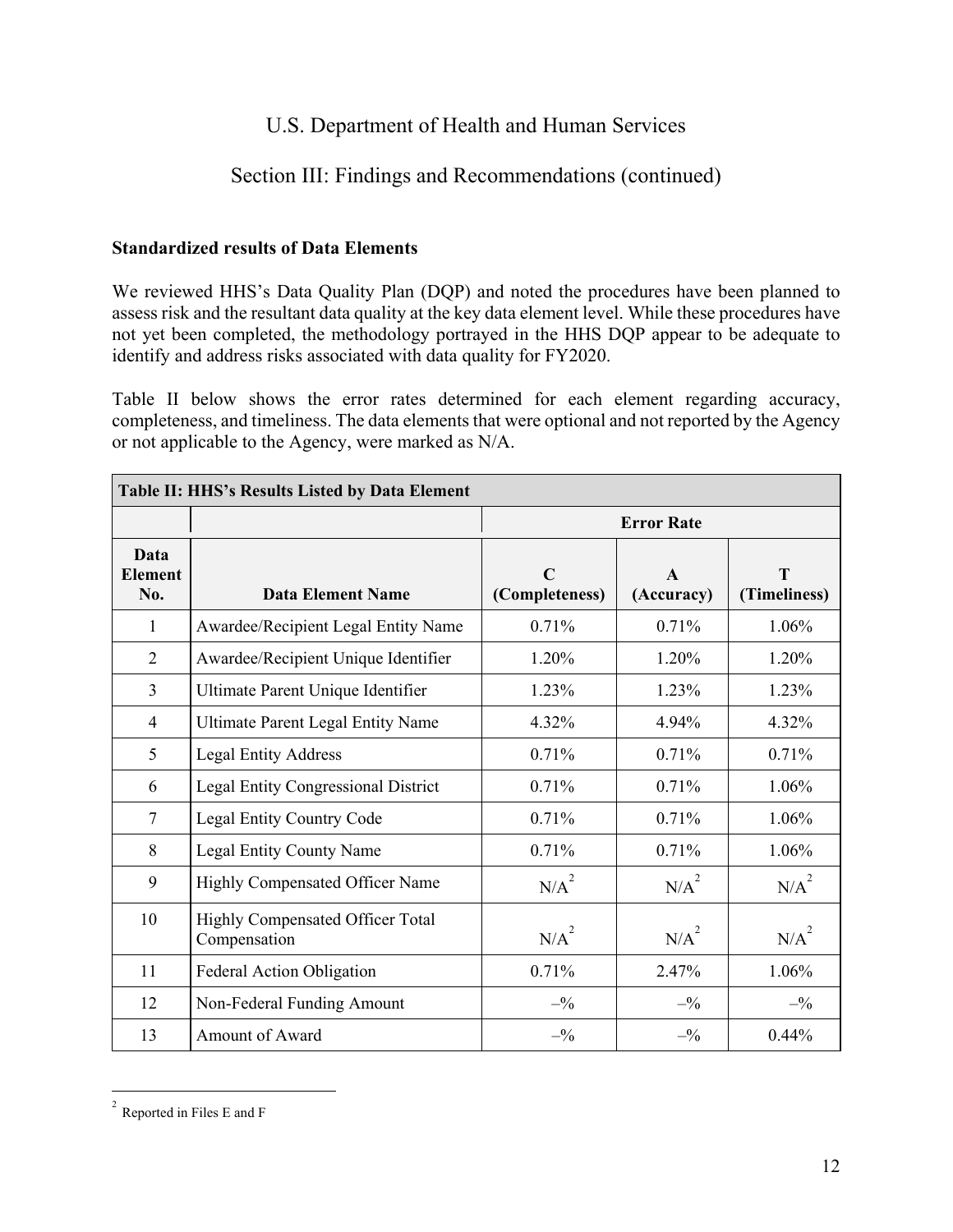# Section III: Findings and Recommendations (continued)

| Table II: HHS's Results Listed by Data Element |                                                         |                               |                            |                   |  |  |
|------------------------------------------------|---------------------------------------------------------|-------------------------------|----------------------------|-------------------|--|--|
|                                                |                                                         | <b>Error Rate</b>             |                            |                   |  |  |
| Data<br><b>Element</b><br>No.                  | <b>Data Element Name</b>                                | $\mathbf C$<br>(Completeness) | $\mathbf{A}$<br>(Accuracy) | т<br>(Timeliness) |  |  |
| 14                                             | <b>Current Total Value of Award</b>                     | 3.92%                         | 3.92%                      | 3.92%             |  |  |
| 15                                             | Potential Total Value of Award                          | 3.57%                         | 7.14%                      | 3.57%             |  |  |
| 16                                             | Award Type                                              | 0.71%                         | 0.71%                      | 1.06%             |  |  |
| 17                                             | <b>NAICS Code</b>                                       | 3.57%                         | 3.57%                      | 3.57%             |  |  |
| 18                                             | <b>NAIC Code Description</b>                            | 3.57%                         | 3.57%                      | 3.57%             |  |  |
| 19                                             | Catalog of Federal Domestic Assistance<br>(CFDA) Number | $-^{0}\!\!/_{0}$              | $-^{0}\!\!/_{0}$           | 0.44%             |  |  |
| 20                                             | Catalog of Federal Domestic Assistance<br>(CFDA) Title  | $-^{0}\!\!/_{0}$              | $-^{0}\!\!/_{0}$           | 0.44%             |  |  |
| 21                                             | Treasury Account Symbol (excluding<br>Sub-Account)      | $N/A^3$                       | $N/A^3$                    | $N/A^3$           |  |  |
| 22                                             | <b>Award Description</b>                                | 0.71%                         | 0.71%                      | 1.06%             |  |  |
| 23                                             | Award Modification / Amendment<br>Number                | 2.06%                         | 2.06%                      | 2.06%             |  |  |
| 24                                             | Parent Award ID Number                                  | 3.57%                         | 3.57%                      | 3.57%             |  |  |
| 25                                             | <b>Action Date</b>                                      | 1.06%                         | 12.37%                     | 1.06%             |  |  |
| 26                                             | Period of Performance Start Date                        | 1.80%                         | 8.98%                      | 1.80%             |  |  |
| 27                                             | Period of Performance Current End Date                  | 1.85%                         | 4.94%                      | 1.85%             |  |  |
| 28                                             | Period of Performance Potential End<br>Date             | 3.92%                         | 13.73%                     | 3.92%             |  |  |
| 29                                             | Ordering Period End Date                                | $-^{0}\!\!/_{0}$              | $-^{0}\!\!/_{0}$           | $-^{0}\!\!/_{0}$  |  |  |
| 30                                             | Primary Place of Performance Address                    | 0.72%                         | 1.08%                      | 1.08%             |  |  |

 $\overline{a}$ 

 $3$  Included with data element #51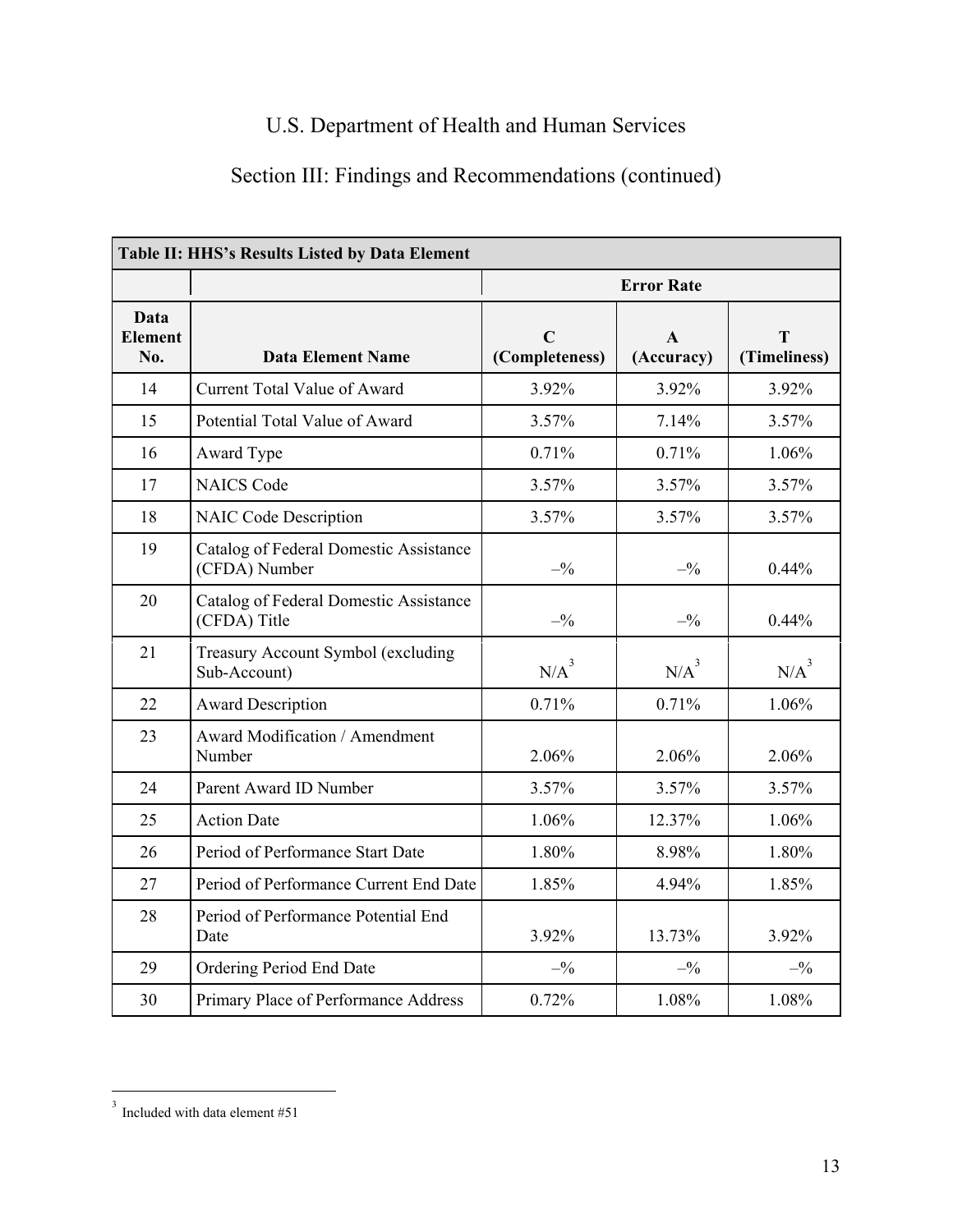# Section III: Findings and Recommendations (continued)

| Table II: HHS's Results Listed by Data Element |                                                               |                               |                            |                   |  |  |
|------------------------------------------------|---------------------------------------------------------------|-------------------------------|----------------------------|-------------------|--|--|
|                                                |                                                               | <b>Error Rate</b>             |                            |                   |  |  |
| Data<br><b>Element</b><br>No.                  | <b>Data Element Name</b>                                      | $\mathbf C$<br>(Completeness) | $\mathbf{A}$<br>(Accuracy) | T<br>(Timeliness) |  |  |
| 31                                             | Primary Place of Performance<br><b>Congressional District</b> | 0.72%                         | 0.72%                      | 1.08%             |  |  |
| 32                                             | Primary Place of Performance Country<br>Code                  | 0.72%                         | 0.72%                      | 1.08%             |  |  |
| 33                                             | Primary Place of Performance Country<br>Name                  | 0.72%                         | 0.72%                      | 1.08%             |  |  |
| 34                                             | Award ID Number (PIID/FAIN/URI)                               | 0.71%                         | 0.71%                      | 1.06%             |  |  |
| 35                                             | Record Type                                                   | $-^{0}\!\!/_{0}$              | $-^{0}\!\!/_{0}$           | 0.44%             |  |  |
| 36                                             | Action Type                                                   | $-^{0}\!\!/_{0}$              | $-^{0}\!\!/_{0}$           | $0\%$             |  |  |
| 37                                             | <b>Business Type</b>                                          | $-^{0}\!\!/_{0}$              | $-^{0}\!\!/_{0}$           | 0.44%             |  |  |
| 38                                             | <b>Funding Agency Name</b>                                    | 0.71%                         | 0.71%                      | 1.07%             |  |  |
| 39                                             | Funding Agency Code                                           | 0.71%                         | 0.71%                      | 1.07%             |  |  |
| 40                                             | Funding Sub Tier Agency Name                                  | 0.71%                         | 0.71%                      | 1.07%             |  |  |
| 41                                             | Funding Sub Tier Agency Code                                  | 0.71%                         | 0.71%                      | 1.06%             |  |  |
| 42                                             | Funding Office Name                                           | 0.72%                         | 1.45%                      | 1.09%             |  |  |
| 43                                             | Funding Office Code                                           | 0.72%                         | 0.72%                      | 1.09%             |  |  |
| 44                                             | Awarding Agency Name                                          | 0.71%                         | 0.71%                      | 1.06%             |  |  |
| 45                                             | Awarding Agency Code                                          | 0.71%                         | 0.71%                      | 1.06%             |  |  |
| 46                                             | Awarding Sub Tier Agency Name                                 | 0.71%                         | 4.95%                      | 1.06%             |  |  |
| 47                                             | Awarding Sub Tier Agency Code                                 | 0.71%                         | 4.95%                      | 1.06%             |  |  |
| 48                                             | <b>Awarding Office Name</b>                                   | 0.71%                         | 1.06%                      | 1.06%             |  |  |
| 49                                             | Awarding Office Code                                          | 0.71%                         | 0.71%                      | 1.06%             |  |  |
| 50                                             | Object Class                                                  | $-^{0}\!\!/_{0}$              | $- \frac{9}{6}$            | 0.35%             |  |  |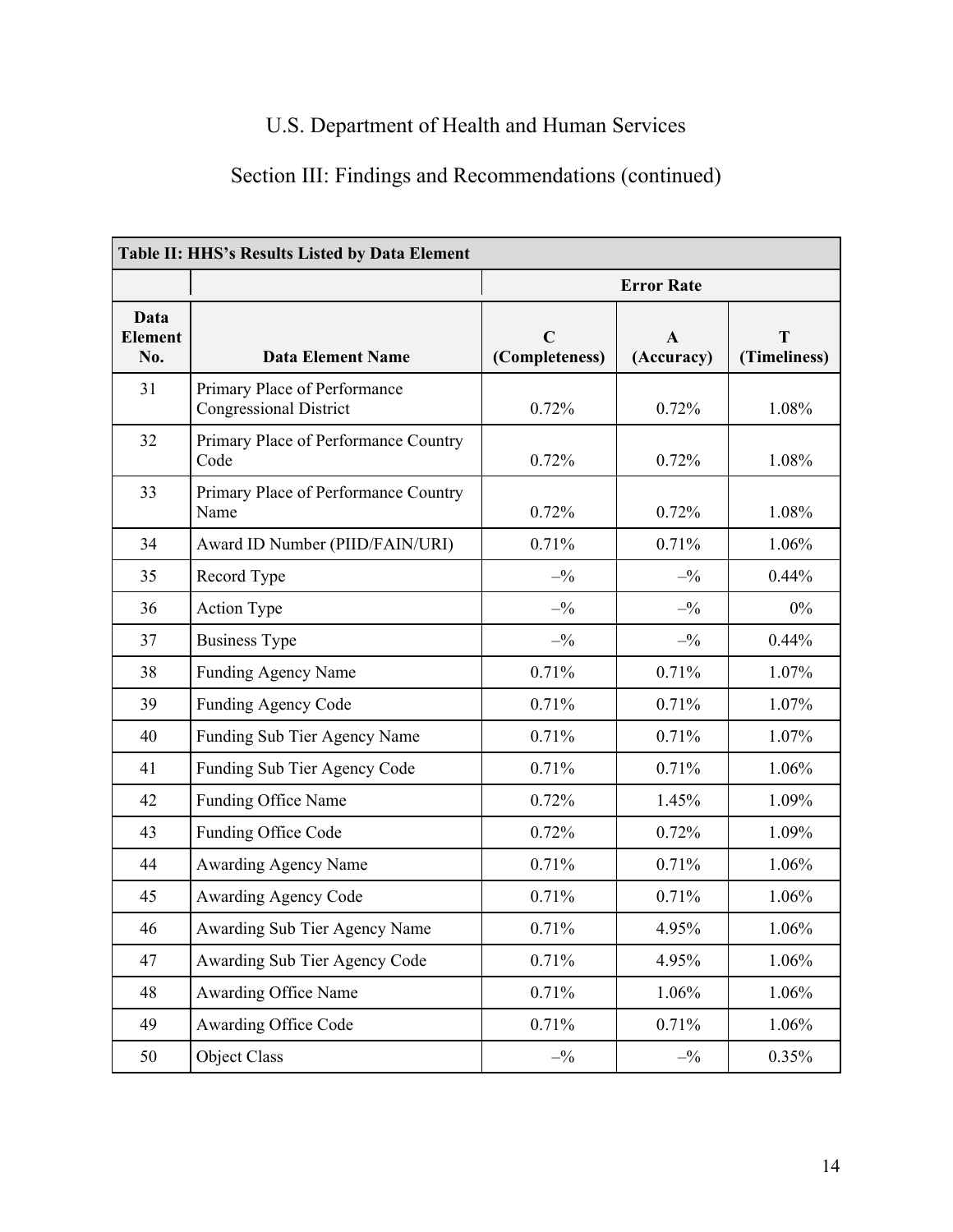# Section III: Findings and Recommendations (continued)

| Table II: HHS's Results Listed by Data Element |                                      |                               |                            |                    |  |
|------------------------------------------------|--------------------------------------|-------------------------------|----------------------------|--------------------|--|
|                                                |                                      |                               | <b>Error Rate</b>          |                    |  |
| Data<br><b>Element</b><br>No.                  | <b>Data Element Name</b>             | $\mathbf C$<br>(Completeness) | $\mathbf{A}$<br>(Accuracy) | T<br>(Timeliness)  |  |
| 51                                             | Appropriations Account               | $- \frac{9}{6}$               | $- \frac{9}{6}$            | 0.36%              |  |
| 52                                             | <b>Budget Authority Appropriated</b> | N/A <sup>4</sup>              | N/A <sup>4</sup>           | N/A <sup>4</sup>   |  |
| 53                                             | Obligation                           | $-^{0}\!\!/_{0}$              | $-^{0}/_{0}$               | 0.35%              |  |
| 54                                             | <b>Unobligated Balance</b>           | $N/A$ <sup>5</sup>            | $N/A$ <sup>5</sup>         | $N/A$ <sup>5</sup> |  |
| 55                                             | <b>Other Budgetary Resources</b>     | N/A <sup>4</sup>              | N/A <sup>4</sup>           | N/A <sup>4</sup>   |  |
| 56                                             | Program Activity                     | $N/A$ <sup>5</sup>            | $N/A$ <sup>5</sup>         | $N/A$ <sup>5</sup> |  |
| 57                                             | Outlay                               | $N/A$ <sup>5</sup>            | N/A                        | N/A                |  |

Table III below shows the error rate and the accuracy results by category and data element. Table III also displays the absolute value of the dollar amount associated with the error rates.

| <b>Table III. Analysis of the Accuracy of Dollar Value-related Data Elements</b> |                                            |          |                        |                          |                                     |               |                                              |
|----------------------------------------------------------------------------------|--------------------------------------------|----------|------------------------|--------------------------|-------------------------------------|---------------|----------------------------------------------|
| <b>PIID/FAIN</b><br>or URI                                                       | Data Element                               | Accurate | <b>Not</b><br>Accurate | <b>Not</b><br>Applicable | <b>Total</b><br>Tested <sup>6</sup> | Error<br>Rate | <b>Absolute</b><br>Value of<br><b>Errors</b> |
| PIID                                                                             | DE 11 Federal<br><b>Action Obligation</b>  | 49       | 7                      |                          | 56                                  | 12.50%        | 22,058,359<br>S.                             |
| <b>PHD</b>                                                                       | DE 14 Current Total<br>Value of Award      | 49       | 2                      | 5                        | 56                                  | $3.92\%$      | 25,129<br>\$                                 |
| <b>PHD</b>                                                                       | DE 15 Potential<br>Total Value of<br>Award | 52       | 4                      |                          | 56                                  | 7.14%         | \$912,596,979'                               |

 $<sup>4</sup>$  Only applicable to File A</sup>

 $\overline{a}$ 

<sup>5</sup> Optional data element<br>
<sup>5</sup> Optional data element<br>
<sup>6</sup> Selected a total of 285 samples (56 PIID and 229 FAIN/URI)

 $\sigma$  Selected a total of 285 samples (56 PIID and 229 FAIN/URI)<br><sup>7</sup> Based on the supporting documents provided, most of the difference is due to one sample item whose potential value of award was different from the amount reported in File D1. File D1 was understated by \$910,951,038.40. Per inspection of the contract, the base and all options value equal \$1,599,172,500, however File D1 shows the Potential Total Value as \$688,221,461.60.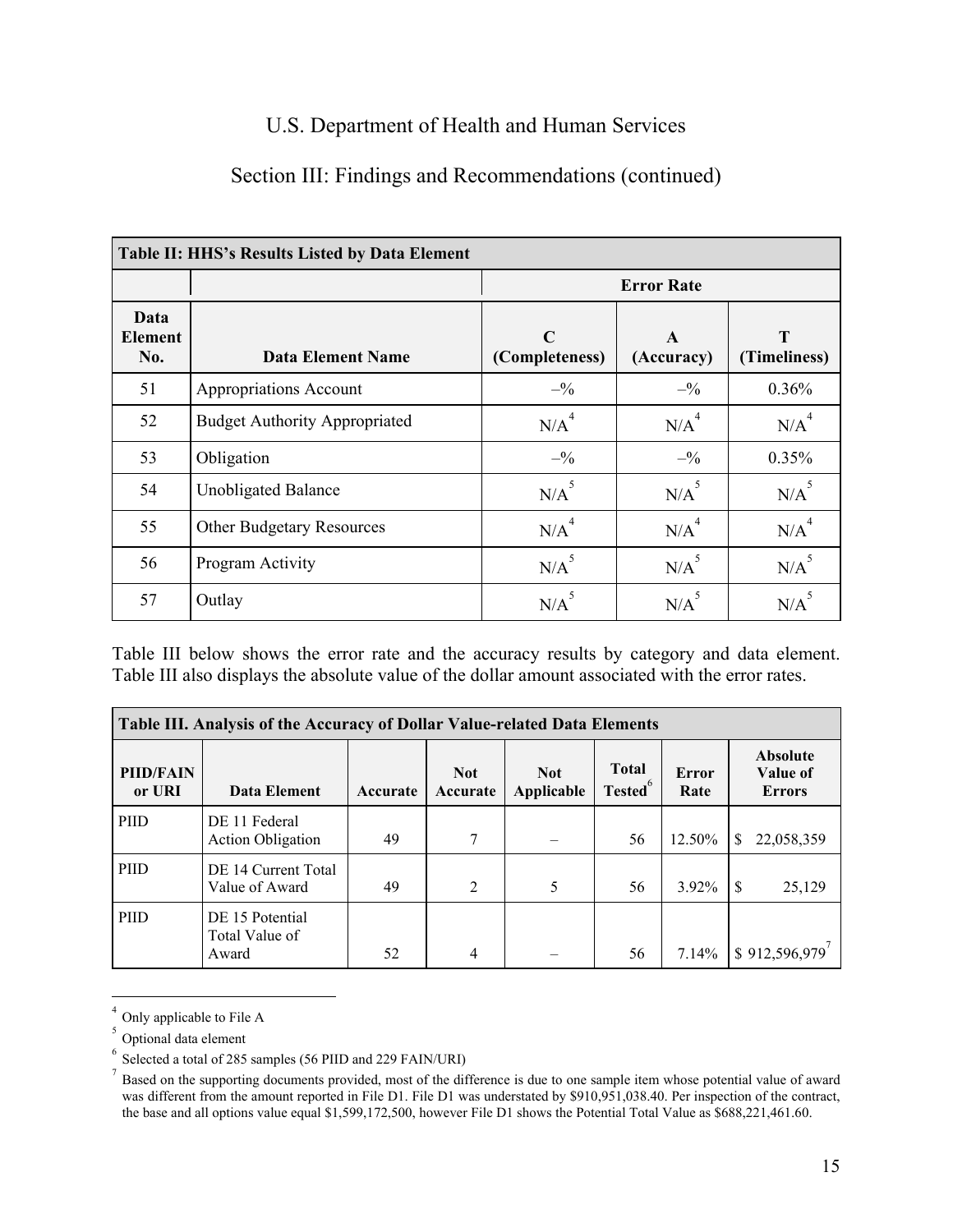## Section III: Findings and Recommendations (continued)

| Table III. Analysis of the Accuracy of Dollar Value-related Data Elements |                                            |          |                        |                          |                                     |                                 |                                              |
|---------------------------------------------------------------------------|--------------------------------------------|----------|------------------------|--------------------------|-------------------------------------|---------------------------------|----------------------------------------------|
| <b>PIID/FAIN</b><br>or URI                                                | Data Element                               | Accurate | <b>Not</b><br>Accurate | <b>Not</b><br>Applicable | <b>Total</b><br>-6<br><b>Tested</b> | Error<br>Rate                   | <b>Absolute</b><br>Value of<br><b>Errors</b> |
| PIID                                                                      | DE 53 Obligation                           | 56       |                        |                          | 56                                  | $- \frac{9}{6}$                 | \$                                           |
| <b>FAIN/URI</b>                                                           | DE 11 Federal<br><b>Action Obligation</b>  | 227      |                        | $\overline{2}$           | 229                                 | $-$ <sup>0</sup> / <sub>0</sub> | \$                                           |
| <b>FAIN/URI</b>                                                           | DE 12 Non-Federal<br><b>Funding Amount</b> | 61       |                        | 168                      | 229                                 | $-^{0}/_{0}$                    | \$                                           |
| <b>FAIN/URI</b>                                                           | DE 13 Amount of<br>Award                   | 227      |                        | $\overline{2}$           | 229                                 | $- \frac{9}{6}$                 | \$                                           |
| <b>FAIN/URI</b>                                                           | DE 14 Current Total<br>Value of Award      | $\theta$ |                        | 229                      | 229                                 | $-^{0}\!\!/_{0}$                | \$                                           |
| <b>FAIN/URI</b>                                                           | DE 53 Obligation                           | 229      |                        |                          | 229                                 | $-^{0}\!/_{0}$                  | \$                                           |
|                                                                           | <b>Total</b>                               | 950      | 13                     | 406                      | 1,369                               |                                 |                                              |

The errors shown in Table IV below are errors related to Treasury's DATA Act Broker. The errors are not from the HHS side; they are from the third-party system.

| Table IV. Analysis of Errors in Data Elements Not Attributable to the Agency |                                                               |              |                                                       |  |  |
|------------------------------------------------------------------------------|---------------------------------------------------------------|--------------|-------------------------------------------------------|--|--|
| <b>PHD/FAIN</b>                                                              |                                                               | Data Element | <b>Attributed to</b>                                  |  |  |
| <b>FAIN</b>                                                                  | <b>Ultimate Parent Legal Entity</b><br>$\overline{4}$<br>Name |              | Treasury's DATA Act Broker extracting<br>from SAM.gov |  |  |

HHS management explain that the for the error in Table IV is most likely due to errors in the external entity registration into Sam.gov. We inquired of HHS management who indicated that the exceptions have not been communicated to Treasury due to lack of legal responsibility over the quality of data in SAM.gov per OMB M-18-16.

 File C samples for timeliness, completeness, quality and accuracy. Based on these considerations, As outlined in CIGIE guidance, we assessed the quality attributes of HHS's DATA Act submission through consideration of the following: (1) HHS's internal controls over its DATA Act submission, (2) HHS's internal controls over its source systems, and (3) the results of testing 285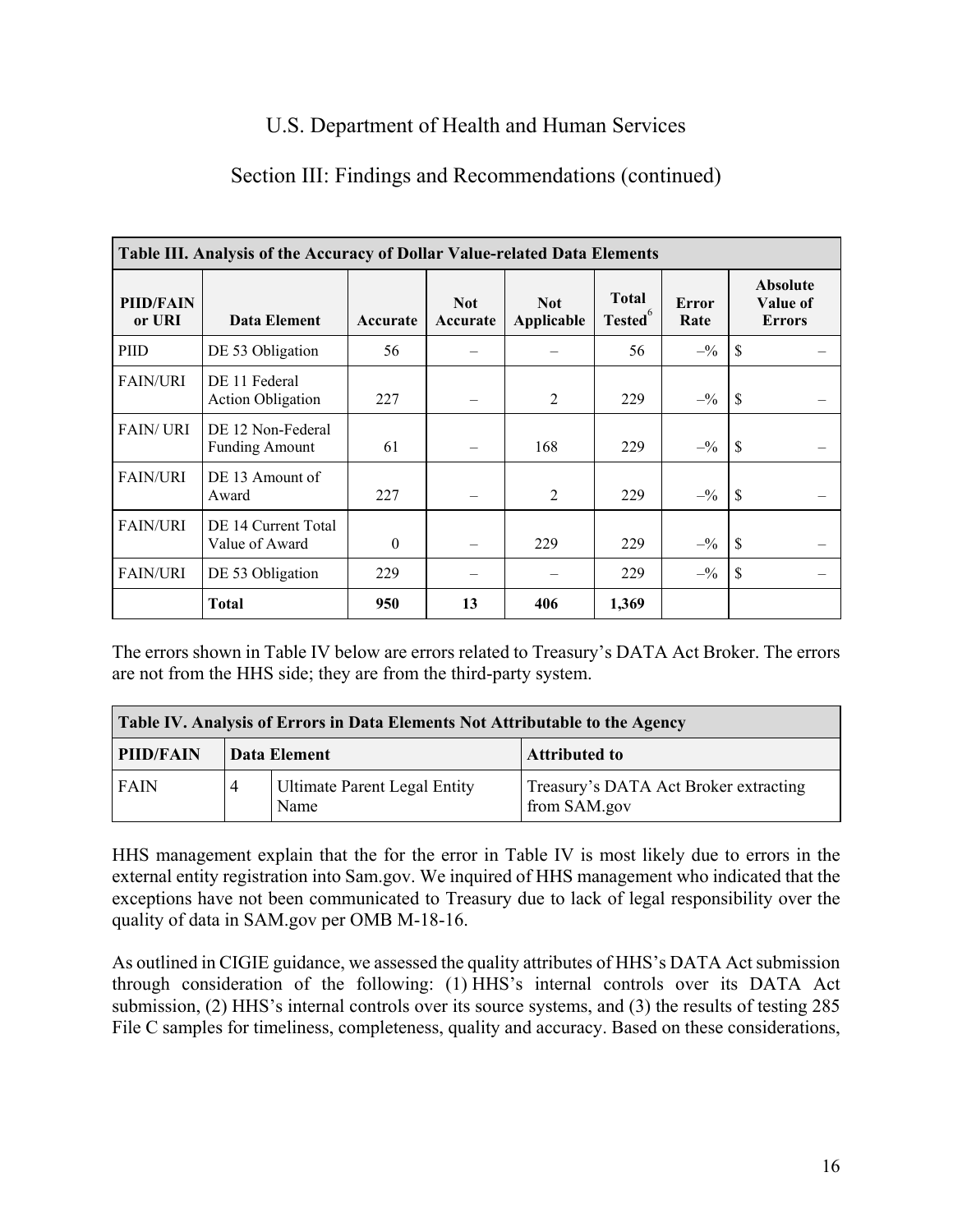## Section III: Findings and Recommendations (continued)

we determined that HHS did not fully meet the quality attributes for its first quarter for FY 2019 submission. We found that HHS has issues with its data quality reflected in ongoing HHS efforts to remediate deficiencies in IT systems, data cleanup efforts and heavy reliance on manual processes for its DATA Act submission; as follows:

## **IT Systems**

 With source data originated and processed in a deficient IT environment, it is difficult for HHS Although HHS has made significant improvements toward improving the controls within its supporting information technology (IT) infrastructure and financial systems, we have observed deficiencies related to access controls, configuration management and segregation of duties. to ensure that quality data is used for its DATA Act submissions.

#### **Data Cleanup**

 the error rates described above. While HHS has made progress with cleaning its data and continues to consider this an important initiative, data cleanup was still in progress at the time HHS continues to have ongoing data cleanup efforts to improve its data integrity within the Department's and its OPDIVs financial systems and related data. Specifically, impacting the DATA Act, HHS has an ongoing effort toward using standard object class codes, as defined in OMB A-11, *Preparation, Submission, and Execution of the Budget* and United States Standard General Ledger*.* During our testing of File C samples, we encountered the use of nonstandard object class codes in which the Department had to crosswalk nonstandard object class codes to standard OMB codes to develop a DATA Act submission that met the requirements within of the first quarter for FY 2019 DATA Act file submission.

#### **Manual Processes**

 In May 2017, HHS made the decision to pursue an interim solution to meet DATA Act in support of the March 2019 reporting deadline. HHS's interim solution relied on multiple requirements when it became clear that the Department could not reasonably rely on having functional Oracle patches in place in UFMS, HIGLAS, and NBS which it continues to utilize data owners and systems throughout the agency to manually create crosswalks and reports to match transactional and reference data. While the interim solution bridged the immediate technology gaps, it was heavily reliant on manual activities and extensive reconciliations and validations. We understand the significant efforts that HHS undertook to meet the deadline and the hours of testing that were required to ensure the data was complete, timely and accurate and that variances were explained, but this is resource intensive and may not be a sustainable solution. Additionally, it introduces the possibility of issues with data quality.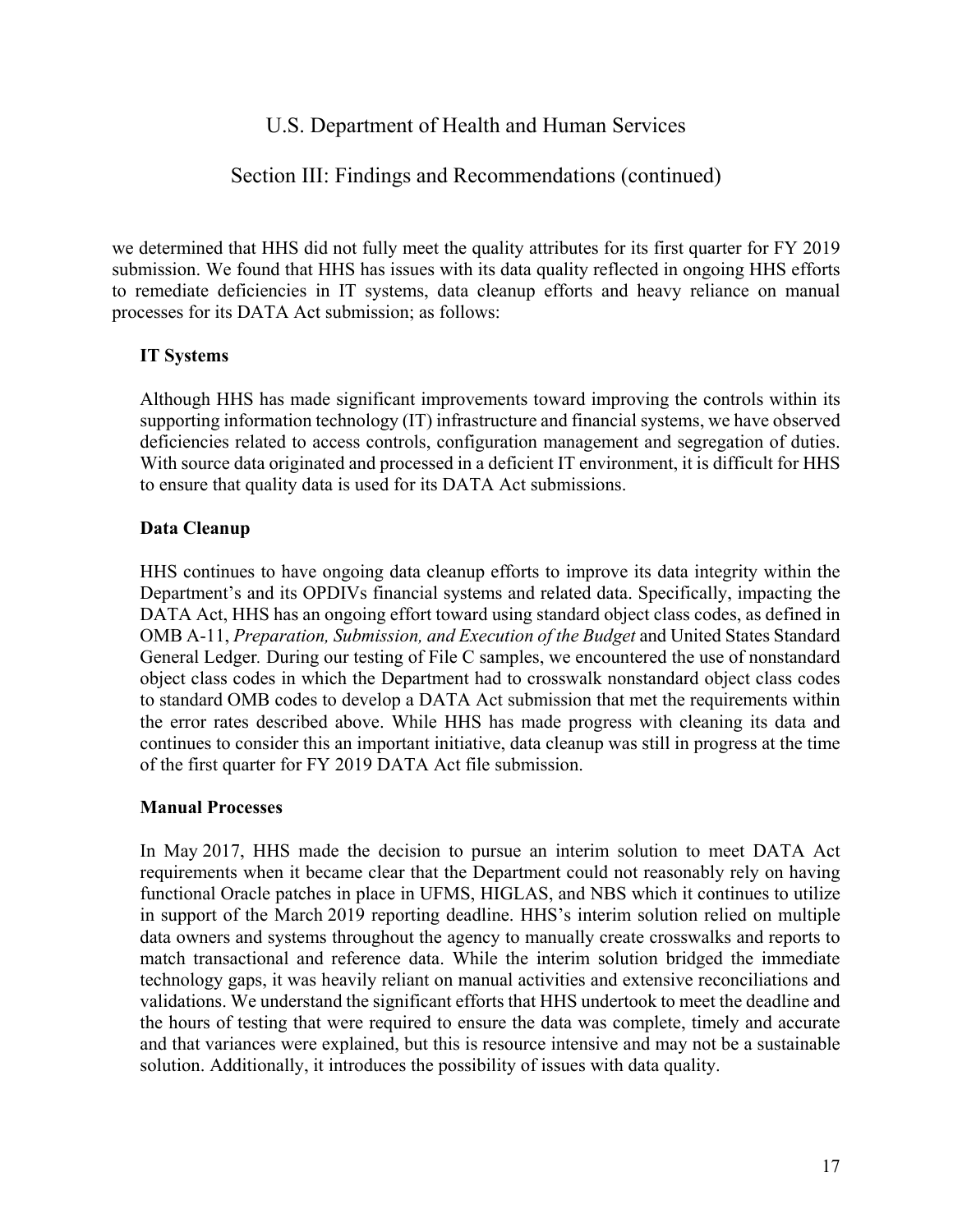## Section III: Findings and Recommendations (continued)

#### **Recommendation**

 there is a need for continued focus to resolve remaining deficiencies in its financial, grant and object class codes and United States Standard General Ledger accounts as part of the system In order to improve data quality related to HHS's DATA Act submission, we recommend that HHS continue to focus its efforts on resolving outstanding issues related to its IT system controls, completing data cleanup activities, and applying the Oracle patches. HHS has made significant improvements in maturing its IT systems security and control posture in the past few years, and acquisition systems. With regards to data cleanup, we recommend that the Department standardize requirements. Finally, we recommend that HHS continue to test Oracle patches in its IT systems and implement the patches to reduce reliance on manual processes. HHS should continue to progress toward producing high-quality data through data clean-up efforts, remediation of deficiencies in financial, procurement and grant-related systems, and better automation of DATA Act data collection and submission processes.

#### **HHS Management Comments**

In its comments on our draft report, HHS generally concurred with the findings and emphasized its commitment to remediate focus areas to improve its process in meeting the DATA Act requirements. HHS's comments are included in Appendix A.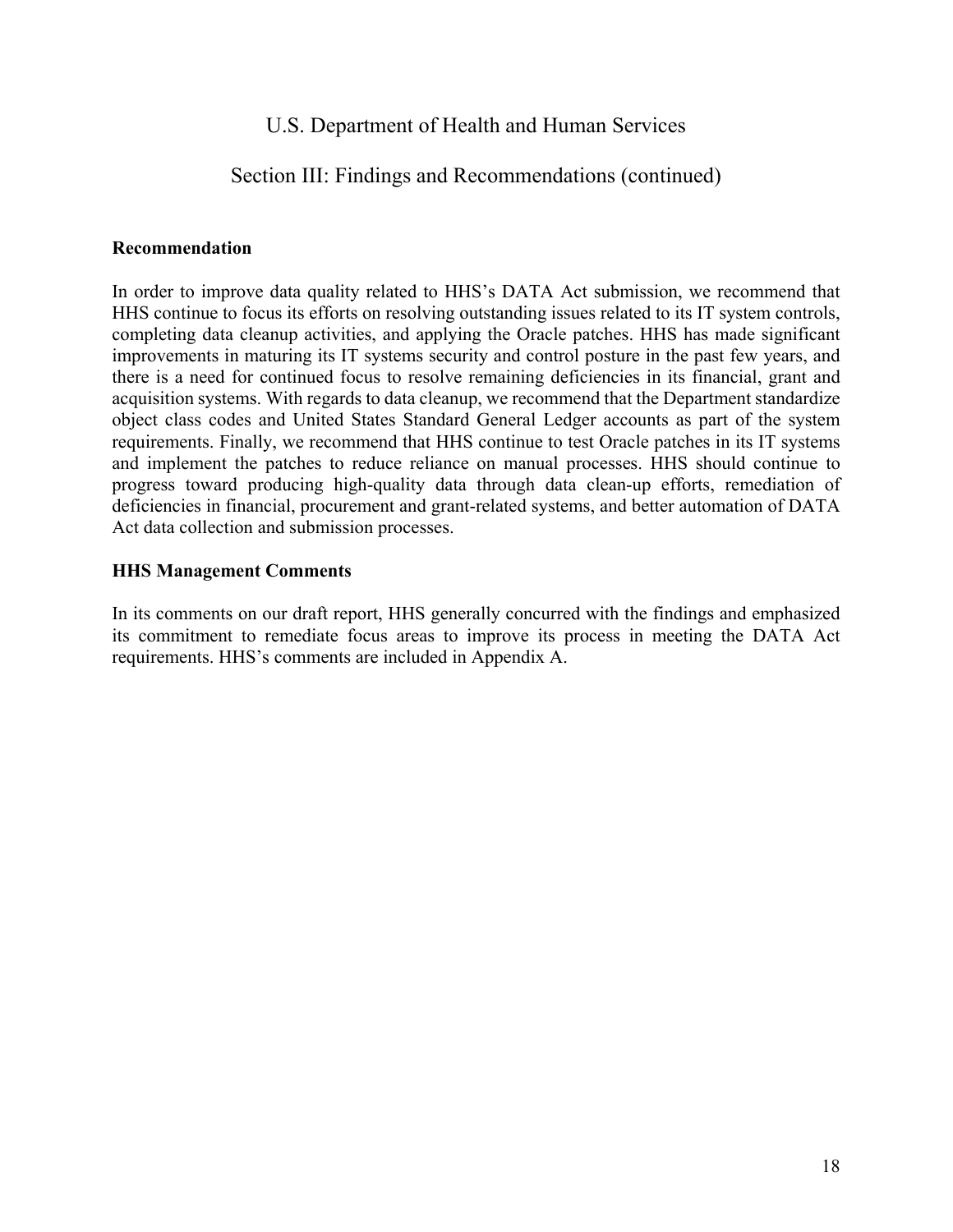U.S. Department of Health and Human Services Appendix A – HHS Management Comments